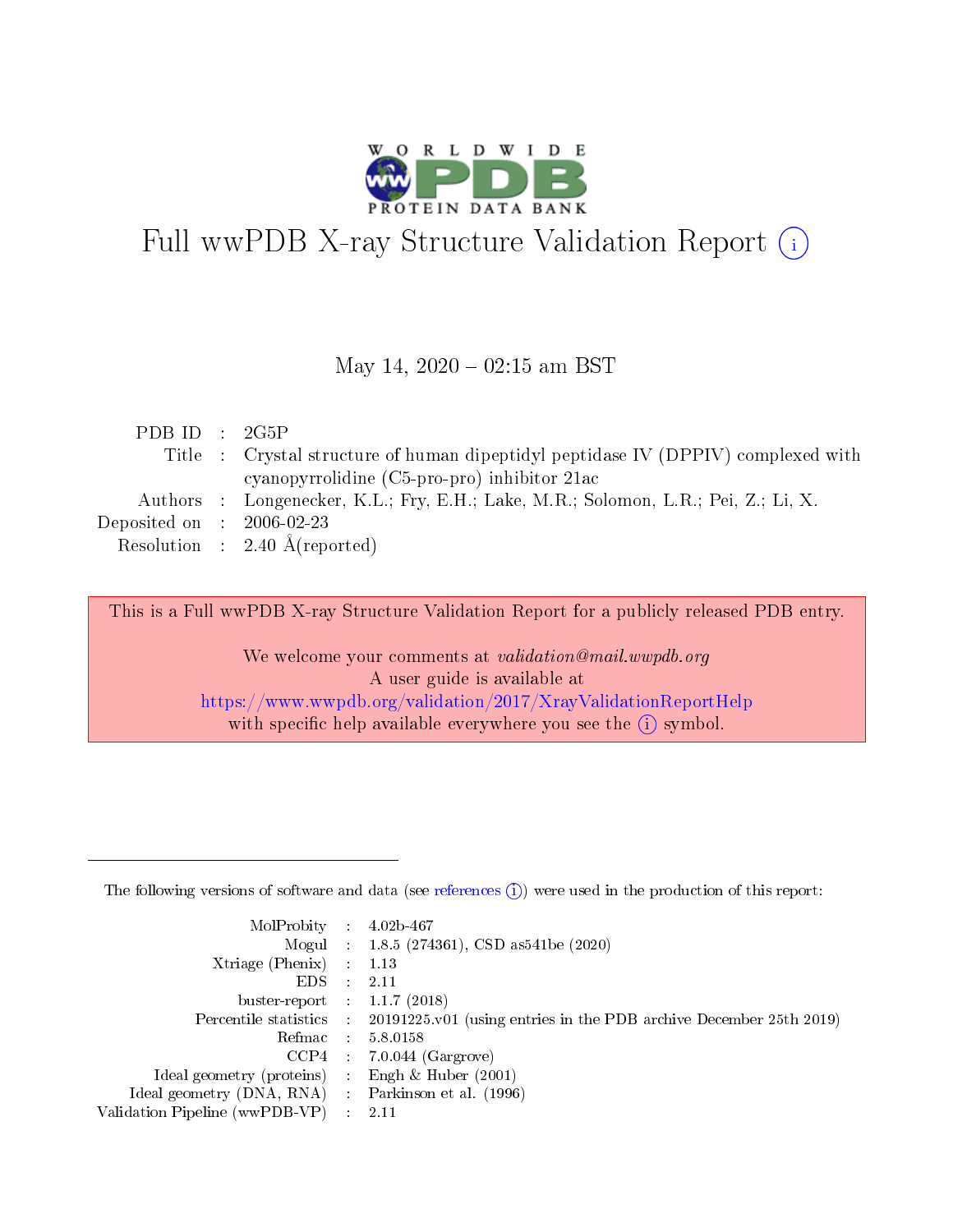# 1 [O](https://www.wwpdb.org/validation/2017/XrayValidationReportHelp#overall_quality)verall quality at a glance  $(i)$

The following experimental techniques were used to determine the structure: X-RAY DIFFRACTION

The reported resolution of this entry is 2.40 Å.

Percentile scores (ranging between 0-100) for global validation metrics of the entry are shown in the following graphic. The table shows the number of entries on which the scores are based.



| Metric                | Whole archive<br>$(\#\mathrm{Entries})$ | Similar resolution<br>$(\#\text{Entries},\,\text{resolution}\,\,\text{range}(\textup{\AA}))$ |  |  |
|-----------------------|-----------------------------------------|----------------------------------------------------------------------------------------------|--|--|
| $R_{free}$            | 130704                                  | $3907(2.40-2.40)$                                                                            |  |  |
| Clashscore            | 141614                                  | $4398(2.40-2.40)$                                                                            |  |  |
| Ramachandran outliers | 138981                                  | $4318(2.40-2.40)$                                                                            |  |  |
| Sidechain outliers    | 138945                                  | $4319(2.40-2.40)$                                                                            |  |  |
| RSRZ outliers         | 127900                                  | $3811 (2.40 - 2.40)$                                                                         |  |  |

The table below summarises the geometric issues observed across the polymeric chains and their fit to the electron density. The red, orange, yellow and green segments on the lower bar indicate the fraction of residues that contain outliers for  $>=3, 2, 1$  and 0 types of geometric quality criteria respectively. A grey segment represents the fraction of residues that are not modelled. The numeric value for each fraction is indicated below the corresponding segment, with a dot representing fractions <=5% The upper red bar (where present) indicates the fraction of residues that have poor fit to the electron density. The numeric value is given above the bar.

| Mol | $C$ hain   Length | Quality of chain |     |  |
|-----|-------------------|------------------|-----|--|
|     | 726               | 2%<br>63%        | 33% |  |
|     | 726               | 2%<br>64%        | 33% |  |

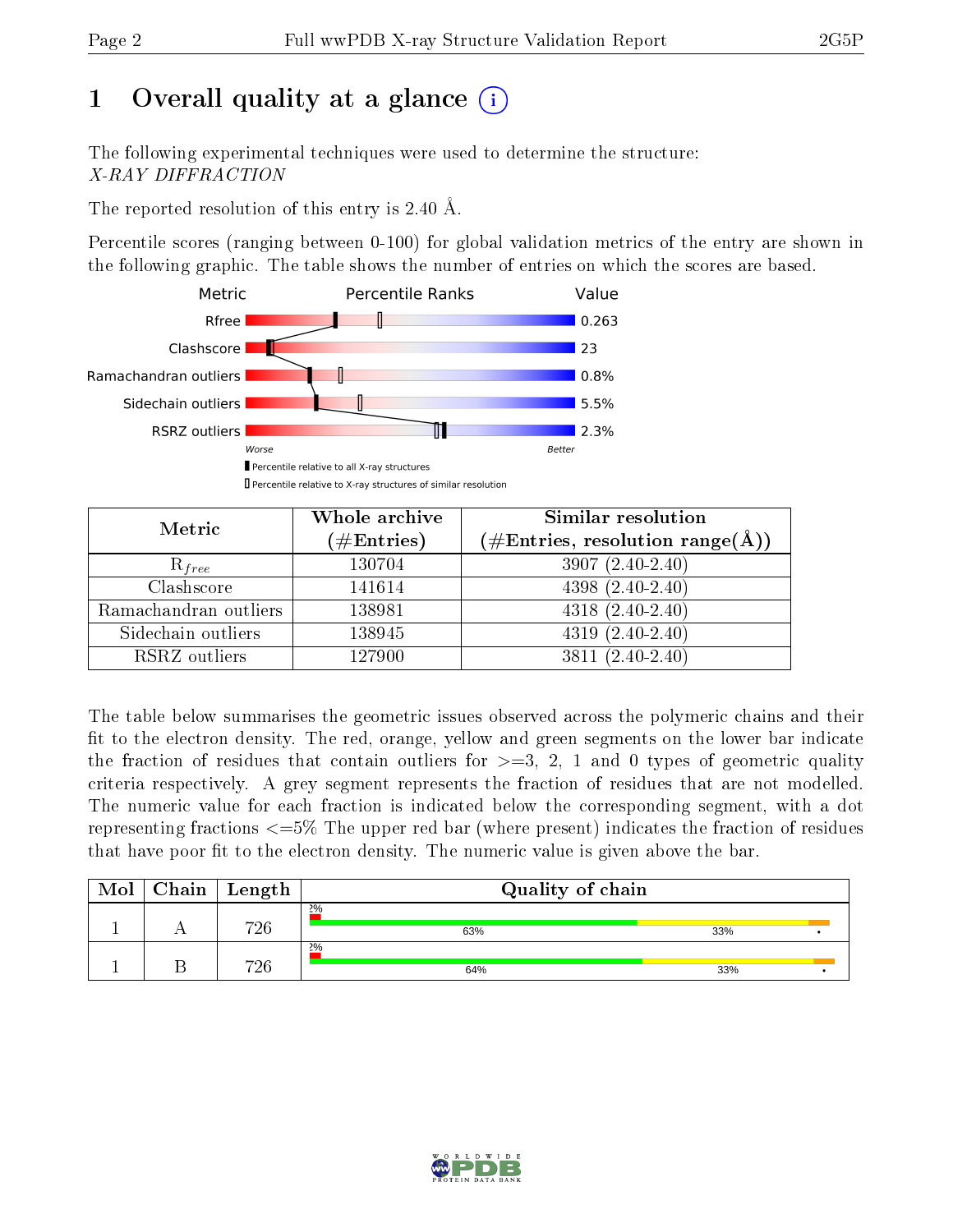# 2 Entry composition (i)

There are 3 unique types of molecules in this entry. The entry contains 13526 atoms, of which 0 are hydrogens and 0 are deuteriums.

In the tables below, the ZeroOcc column contains the number of atoms modelled with zero occupancy, the AltConf column contains the number of residues with at least one atom in alternate conformation and the Trace column contains the number of residues modelled with at most 2 atoms.

Molecule 1 is a protein called Dipeptidyl peptidase 4.

| Mol | Chain   Residues | <b>Atoms</b>    |               |   |  | $\rm ZeroOcc$   Alt $\rm Conf$   Trace |  |  |
|-----|------------------|-----------------|---------------|---|--|----------------------------------------|--|--|
|     | 726              | Total<br>5949   | 3816 980 1127 | N |  | -26                                    |  |  |
|     | 726              | Total C<br>5949 | 3816 980 1127 |   |  | -26                                    |  |  |

• Molecule 2 is  $4-{[(2R,5S)-5-{[(2S)-2-(AMINOMETHYL)PYRROLIDIN-1-YL]CARBONY}$ L}PYRROLIDIN-2-YL]METHOXY}-3-TERT-BUTYLBENZOIC ACID (three-letter code: ADF) (formula:  $C_{22}H_{33}N_3O_4$ ).



|  | $Mol$   Chain   Residues | Atoms     |    |  | $\mid$ ZeroOcc $\mid$ AltConf |  |
|--|--------------------------|-----------|----|--|-------------------------------|--|
|  |                          | Total C N | 22 |  |                               |  |

Molecule 3 is water.

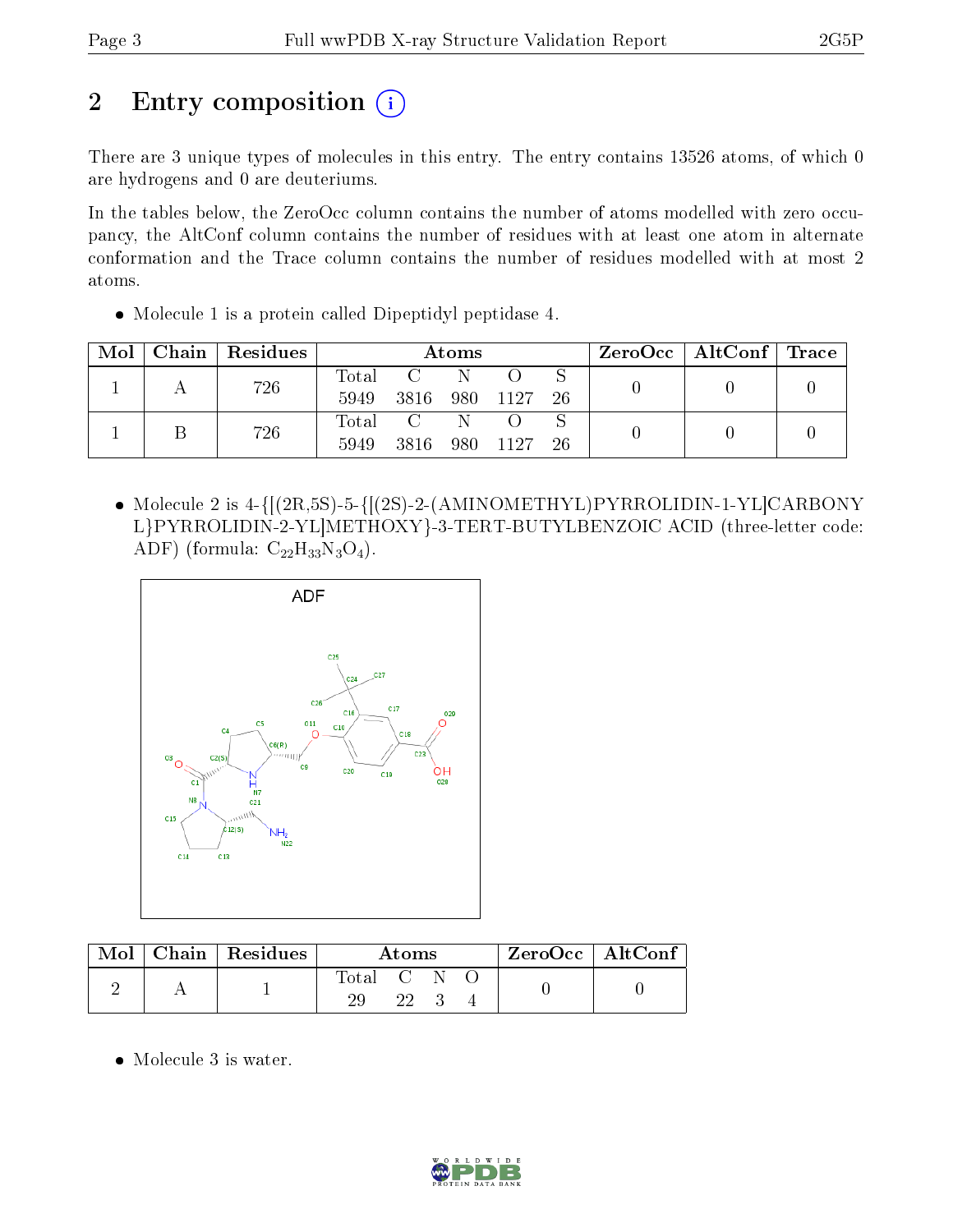|  | $Mol$   Chain   Residues | Atoms                | ZeroOcc   AltConf |
|--|--------------------------|----------------------|-------------------|
|  | 737                      | Total<br>737 737     |                   |
|  | 862                      | Total<br>862.<br>862 |                   |

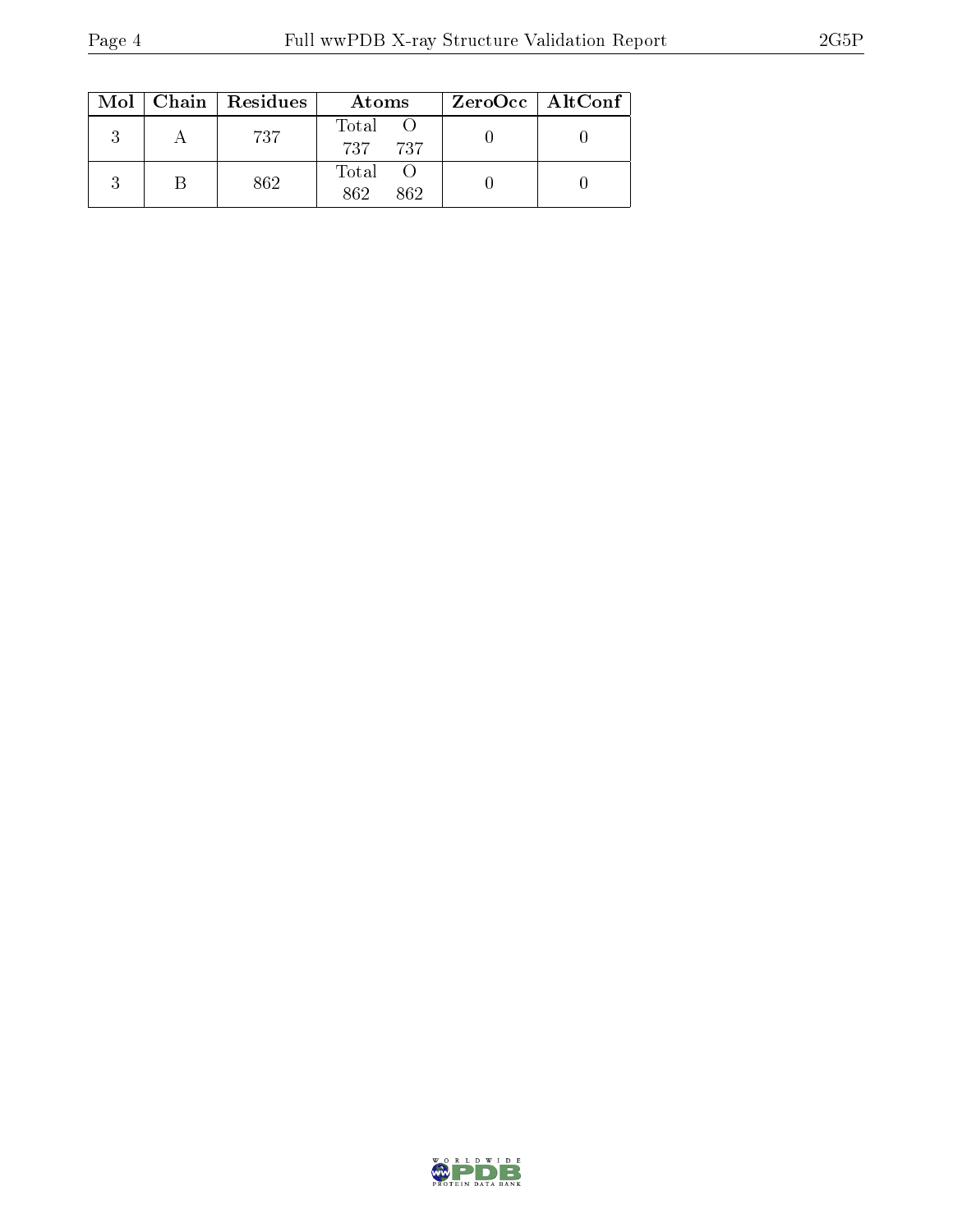**•**<br>S3<mark>9 អូ អូ អូ អូ អូ</mark><br>និង អូ អូ អូ អូ អូ

 $\frac{23}{2}$ R54 L55 K56 L57  $\overline{\mathbf{E}}$  $\frac{1}{2}$  $\frac{1}{2}$ I63  $58<sup>4</sup>$ D65  $\frac{169}{2}$  $\frac{5}{2}$  $\overline{\text{K}}$  $\mathbb{Z}^2$ E73 •  $\frac{1}{\sqrt{74}}$ N75 I76  $\overline{11}$ V78 A81  $\frac{2}{2}$ N85  $\frac{86}{2}$  $\frac{87}{2}$  $\frac{88}{2}$  $\frac{8}{5}$  $\frac{1}{10}$  $\frac{1}{2}$  $\frac{1}{2}$  $\frac{3}{2}$  $\frac{1}{2}$ **e**<br>E97 N103 D104 Y105 S106 I107 S108 P109 D110 G111  $\frac{112}{2}$ F113 I114 L115

## 3 Residue-property plots  $(i)$

These plots are drawn for all protein, RNA and DNA chains in the entry. The first graphic for a chain summarises the proportions of the various outlier classes displayed in the second graphic. The second graphic shows the sequence view annotated by issues in geometry and electron density. Residues are color-coded according to the number of geometric quality criteria for which they contain at least one outlier: green  $= 0$ , yellow  $= 1$ , orange  $= 2$  and red  $= 3$  or more. A red dot above a residue indicates a poor fit to the electron density (RSRZ  $> 2$ ). Stretches of 2 or more consecutive residues without any outlier are shown as a green connector. Residues present in the sample, but not in the model, are shown in grey.



• Molecule 1: Dipeptidyl peptidase 4

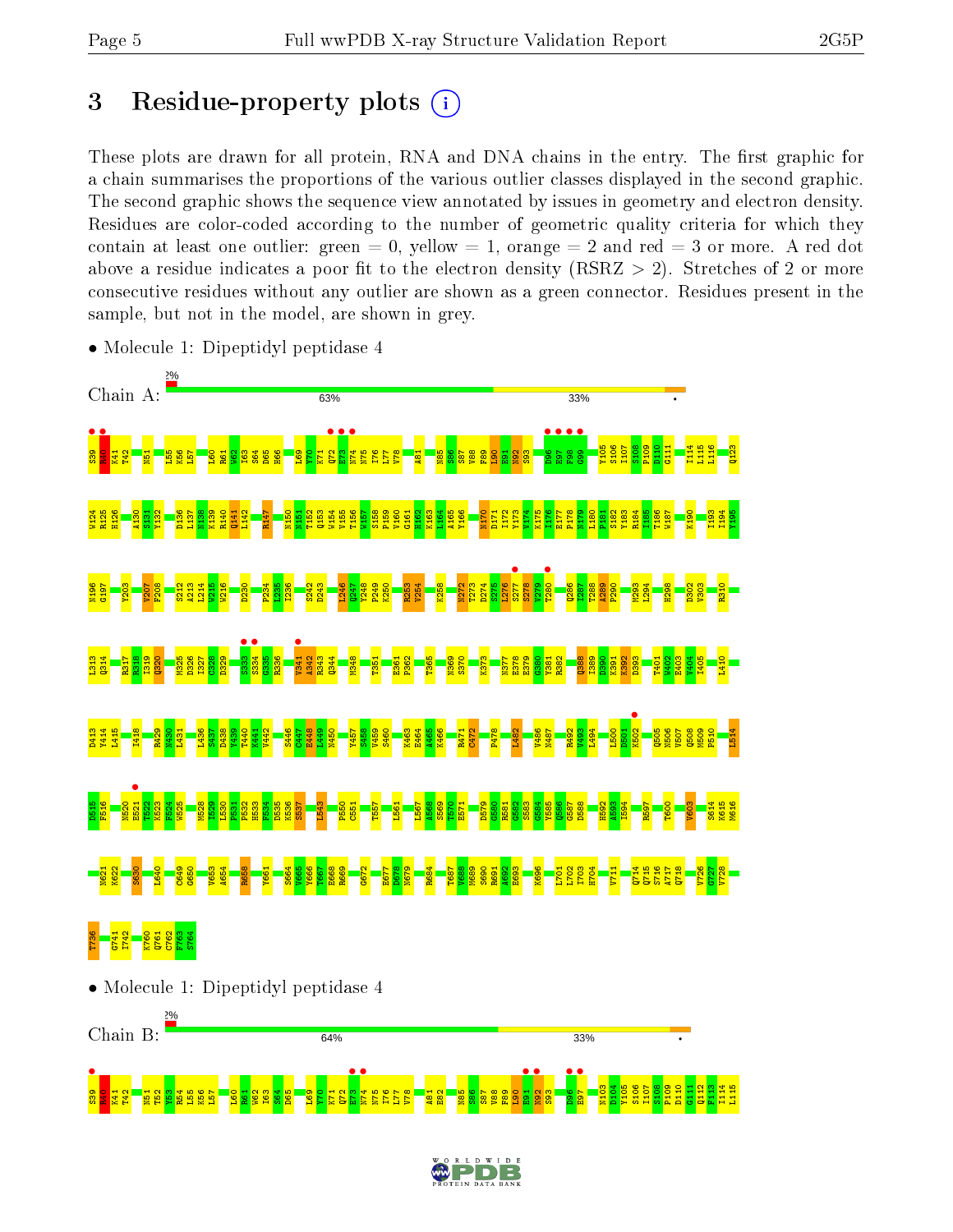



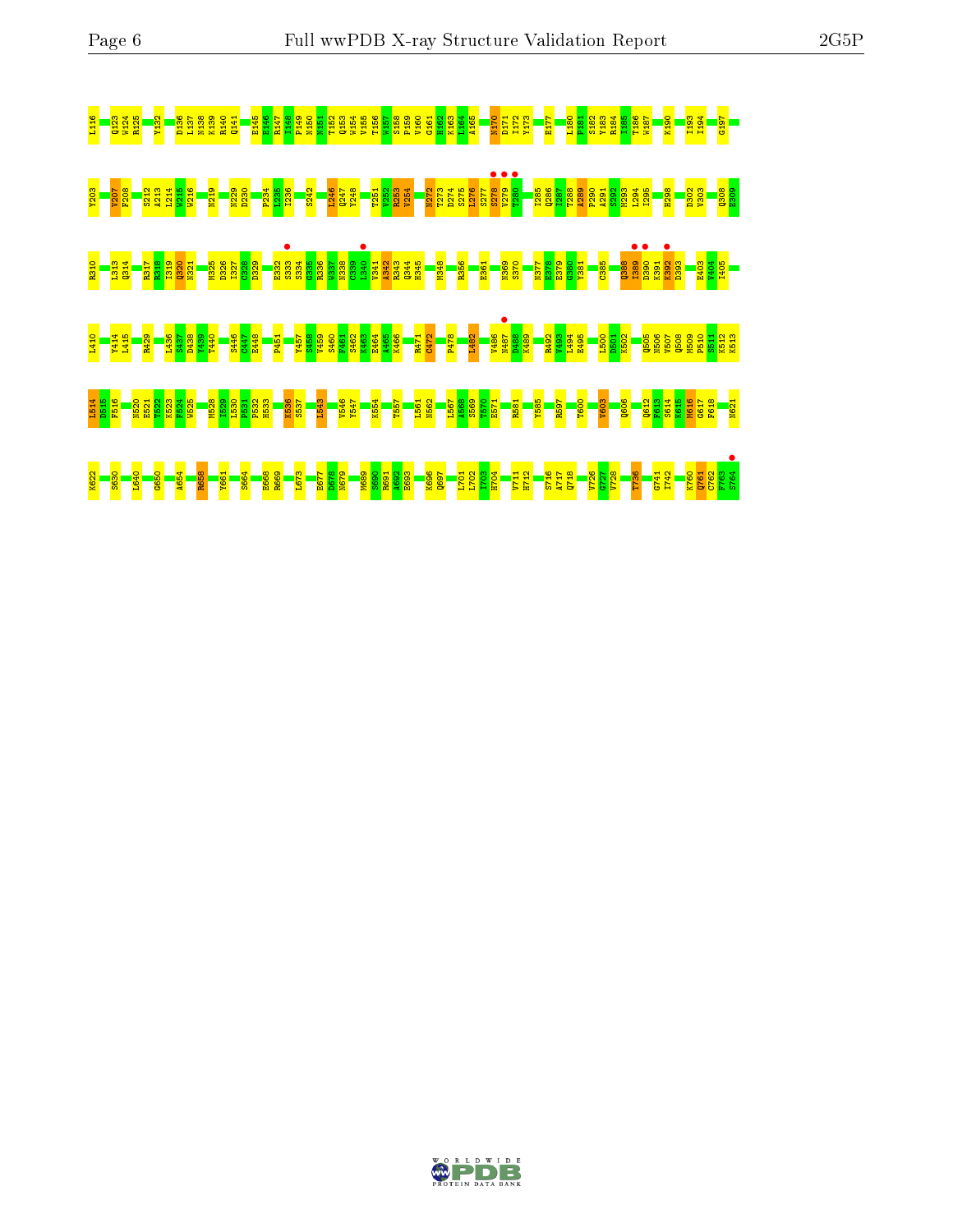## 4 Data and refinement statistics  $(i)$

| Property                                                                 | Value                                               | Source     |
|--------------------------------------------------------------------------|-----------------------------------------------------|------------|
| Space group                                                              | P 1 21 1                                            | Depositor  |
| Cell constants                                                           | $126.52\text{\AA}$<br>$65.52\text{\AA}$<br>112.22Å  | Depositor  |
| a, b, c, $\alpha$ , $\beta$ , $\gamma$                                   | $90.00^\circ$<br>$99.10^{\circ}$<br>$90.00^{\circ}$ |            |
| Resolution $(A)$                                                         | 50.00<br>$-2.40$                                    | Depositor  |
|                                                                          | 19.96<br>$-2.40$                                    | <b>EDS</b> |
| % Data completeness                                                      | $86.6(50.00-2.40)$                                  | Depositor  |
| (in resolution range)                                                    | 87.1 (19.96-2.40)                                   | <b>EDS</b> |
| $R_{merge}$                                                              | 0.06                                                | Depositor  |
| $\mathrm{R}_{sym}$                                                       | (Not available)                                     | Depositor  |
| $\langle I/\sigma(I) \rangle^{-1}$                                       | $3.24$ (at $2.41\text{\AA}$ )                       | Xtriage    |
| Refinement program                                                       | CNS, CNX                                            | Depositor  |
| $R, R_{free}$                                                            | 0.201,<br>0.271                                     | Depositor  |
|                                                                          | 0.194,<br>0.263                                     | DCC        |
| $\mathcal{R}_{free}$ test set                                            | $3136$ reflections $(5.13\%)$                       | wwPDB-VP   |
| Wilson B-factor $(A^2)$                                                  | 35.6                                                | Xtriage    |
| Anisotropy                                                               | 0.168                                               | Xtriage    |
| Bulk solvent $k_{sol}(\mathrm{e}/\mathrm{A}^3),$ $B_{sol}(\mathrm{A}^2)$ | 0.29, 47.0                                          | <b>EDS</b> |
| L-test for twinning <sup>2</sup>                                         | $< L >$ = 0.50, $< L2 >$ = 0.33                     | Xtriage    |
| Estimated twinning fraction                                              | No twinning to report.                              | Xtriage    |
| $F_o, F_c$ correlation                                                   | 0.94                                                | <b>EDS</b> |
| Total number of atoms                                                    | 13526                                               | wwPDB-VP   |
| Average B, all atoms $(A^2)$                                             | 39.0                                                | wwPDB-VP   |

Xtriage's analysis on translational NCS is as follows: The largest off-origin peak in the Patterson function is  $3.97\%$  of the height of the origin peak. No significant pseudotranslation is detected.

<sup>&</sup>lt;sup>2</sup>Theoretical values of  $\langle |L| \rangle$ ,  $\langle L^2 \rangle$  for acentric reflections are 0.5, 0.333 respectively for untwinned datasets, and 0.375, 0.2 for perfectly twinned datasets.



<span id="page-6-1"></span><span id="page-6-0"></span><sup>1</sup> Intensities estimated from amplitudes.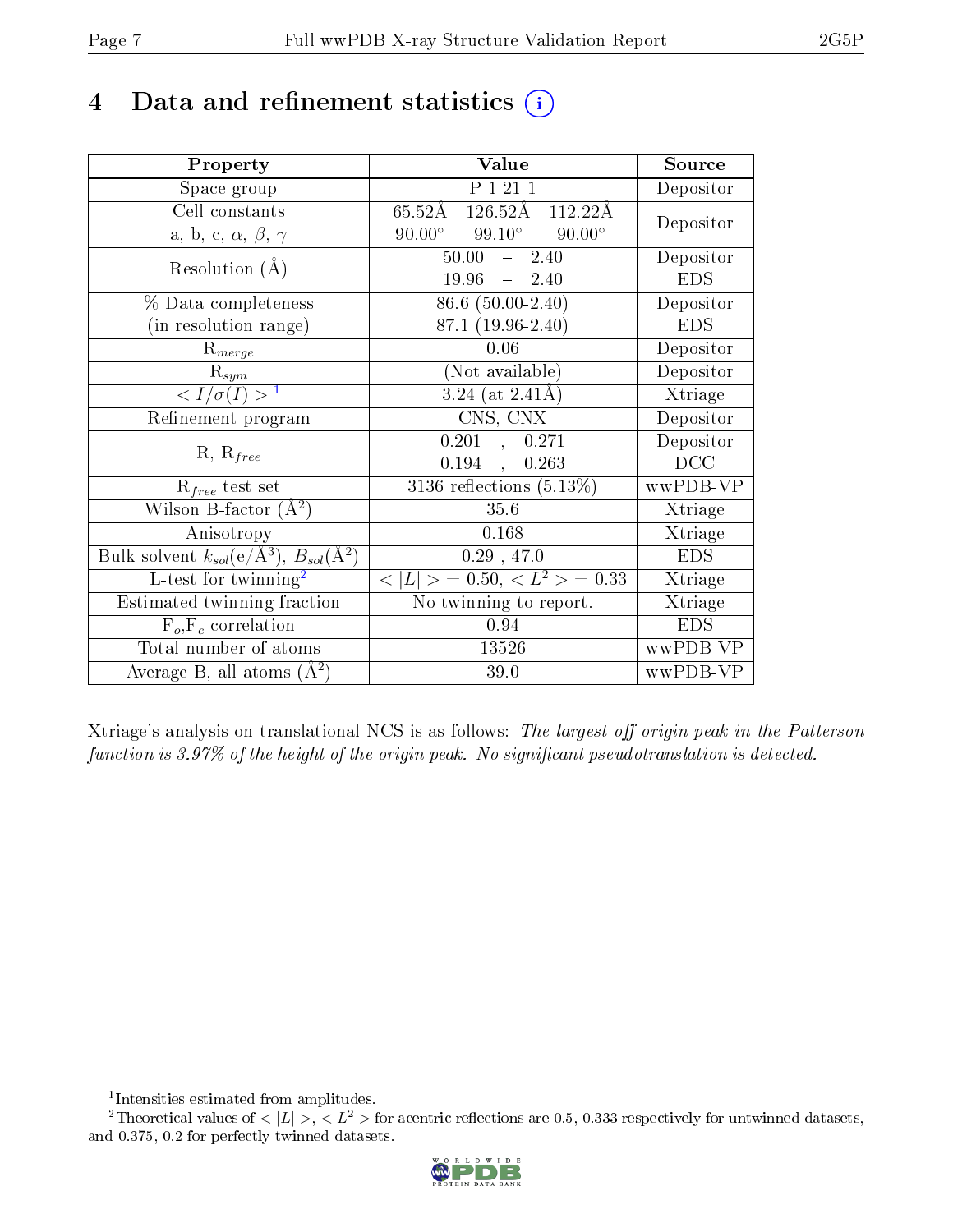# 5 Model quality  $(i)$

## 5.1 Standard geometry  $(i)$

Bond lengths and bond angles in the following residue types are not validated in this section: ADF

The Z score for a bond length (or angle) is the number of standard deviations the observed value is removed from the expected value. A bond length (or angle) with  $|Z| > 5$  is considered an outlier worth inspection. RMSZ is the root-mean-square of all Z scores of the bond lengths (or angles).

| Mol | Chain |      | Bond lengths        | Bond angles |           |  |
|-----|-------|------|---------------------|-------------|-----------|--|
|     |       | RMSZ | $\ Z\  > 5$         | RMSZ        | # $ Z >5$ |  |
|     |       | 0.37 | $1/6120(0.0\%)$     | 0.63        | 0/8321    |  |
|     | B     | 0.35 | 0/6120              | 0.63        | 0/8321    |  |
| All | All   | 0.36 | $1/12240$ $(0.0\%)$ | 0.63        | 0/16642   |  |

All (1) bond length outliers are listed below:

|  |  |                                | $\mid$ Mol $\mid$ Chain $\mid$ Res $\mid$ Type $\mid$ Atoms $\mid$ Z $\mid$ Observed(A) $\mid$ Ideal(A) $\mid$ |  |
|--|--|--------------------------------|----------------------------------------------------------------------------------------------------------------|--|
|  |  | $\vert$ 630   SER   C-O   8.74 | 1.40                                                                                                           |  |

There are no bond angle outliers.

There are no chirality outliers.

There are no planarity outliers.

## 5.2 Too-close contacts  $(i)$

In the following table, the Non-H and H(model) columns list the number of non-hydrogen atoms and hydrogen atoms in the chain respectively. The H(added) column lists the number of hydrogen atoms added and optimized by MolProbity. The Clashes column lists the number of clashes within the asymmetric unit, whereas Symm-Clashes lists symmetry related clashes.

|  |       | Mol   Chain   Non-H   H(model) $\overline{H(\text{added})}$ |       |     | $\boldsymbol{\mathrm{Class}} \mid \boldsymbol{\mathrm{Symm\text{-}Class}}$ |
|--|-------|-------------------------------------------------------------|-------|-----|----------------------------------------------------------------------------|
|  | 5949  |                                                             | 5666  | 271 |                                                                            |
|  | 5949  |                                                             | 5667  | 270 |                                                                            |
|  | 29    |                                                             | 30    |     |                                                                            |
|  | 737   |                                                             |       | 91  |                                                                            |
|  | 862   |                                                             |       | 9   |                                                                            |
|  | 13526 |                                                             | 11363 | 535 |                                                                            |

The all-atom clashscore is defined as the number of clashes found per 1000 atoms (including

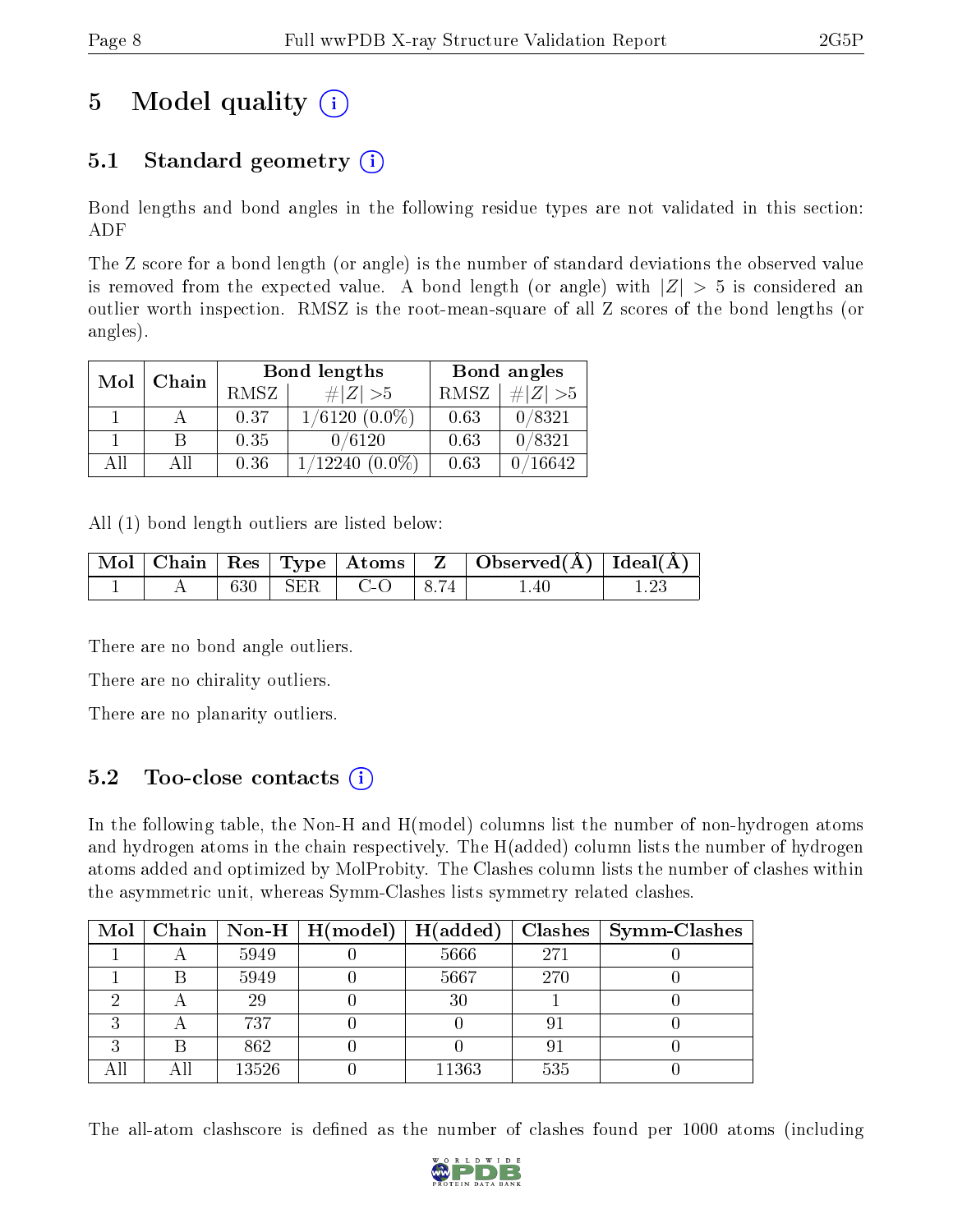hydrogen atoms). The all-atom clashscore for this structure is 23.

All (535) close contacts within the same asymmetric unit are listed below, sorted by their clash magnitude.

| Atom-1               | Atom-2               | Interatomic    | Clash         |
|----------------------|----------------------|----------------|---------------|
|                      |                      | distance $(A)$ | overlap $(A)$ |
| 1:B:361:GLU:HG2      | 3:B:776:HOH:O        | 1.54           | 1.06          |
| 1:A:289:ALA:HB1      | 1:A:290:PRO:HA       | 1.40           | 1.04          |
| 1:B:289:ALA:HB1      | 1:B:290:PRO:HA       | 1.39           | 1.02          |
| 1:B:172:ILE:H        | 1:B:186:THR:HG22     | 1.26           | 0.97          |
| 1:A:172:ILE:H        | 1: A: 186: THR: HG22 | 1.24           | 0.95          |
| 1:A:379:GLU:HB3      | 3:A:922:HOH:O        | 1.72           | 0.88          |
| 1:A:442:VAL:HB       | 3:A:910:HOH:O        | 1.74           | 0.88          |
| 1:B:289:ALA:HB1      | 1:B:290:PRO:CA       | 2.06           | 0.85          |
| 1: A:521: GLU: HG2   | 3:A:913:HOH:O        | 1.76           | 0.85          |
| 1:A:717:ALA:O        | 1:B:736:THR:HG21     | 1.78           | 0.84          |
| 1:B:379:GLU:HB2      | 3:B:791:HOH:O        | 1.77           | 0.84          |
| 1:A:289:ALA:HB1      | 1:A:290:PRO:CR       | 2.07           | 0.84          |
| 1: A:714: GLN: HG2   | 3:A:1462:HOH:O       | 1.79           | 0.82          |
| 1:B:390:ASP:HB3      | 3:B:790:HOH:O        | 1.79           | 0.82          |
| 1:B:410:LEU:HD13     | 1:B:415:LEU:HD23     | 1.61           | 0.82          |
| 1:B:673:LEU:HG       | 3:B:1581:HOH:O       | 1.81           | 0.81          |
| 1: A:410:LEU:HD13    | 1: A: 415: LEU: HD23 | 1.64           | 0.80          |
| 1:A:152:THR:HB       | 3:A:1219:HOH:O       | 1.80           | 0.80          |
| 1:B:344:GLN:HB2      | 3:B:1595:HOH:O       | 1.82           | 0.80          |
| 1: A:392: LYS: HG3   | 3:A:1003:HOH:O       | 1.81           | 0.79          |
| 1:B:172:ILE:H        | 1: B: 186: THR: CG2  | 1.96           | 0.79          |
| 1:B:320:GLN:OE1      | 1:B:669:ARG:HD3      | 1.85           | 0.77          |
| 1:A:76:ILE:HB        | 1: A:90: LEU:CD1     | 2.15           | 0.76          |
| 1:B:275:SER:HB2      | 3:B:1438:HOH:O       | 1.85           | 0.76          |
| 1:B:76:ILE:HB        | 1:B:90:LEU:CD1       | 2.14           | 0.76          |
| 1:A:172:ILE:H        | 1: A:186:THR:CG2     | 1.97           | 0.76          |
| 1: A: 736: THR: HG21 | 1:B:717:ALA:O        | 1.86           | 0.75          |
| 1: A:320: GLN:OE1    | 1:A:669:ARG:HD3      | 1.87           | 0.74          |
| 1:A:76:ILE:HB        | 1:A:90:LEU:HD11      | 1.69           | 0.74          |
| 1:B:726:VAL:HG12     | 1:B:728:VAL:HG23     | 1.70           | 0.74          |
| 1: A: 190: LYS: HE3  | 1:A:193:ILE:HG13     | 1.70           | 0.74          |
| 1:B:76:ILE:HB        | 1:B:90:LEU:HD11      | 1.67           | 0.74          |
| 1:B:471:ARG:HB3      | 3:Bi:1429:HOH:O      | 1.87           | 0.73          |
| 1:A:726:VAL:HG12     | 1:A:728:VAL:HG23     | 1.70           | 0.73          |
| 1:B:193:ILE:HG22     | 1:B:194:ILE:HD12     | 1.70           | 0.73          |
| 1:B:190:LYS:HE3      | 1:B:193:ILE:HG13     | 1.70           | 0.73          |
| 1:A:658:ARG:HG2      | 1: A:661:TYR:CE2     | 2.24           | 0.72          |
| 1:B:391:LYS:HG3      | 3:B:794:HOH:O        | 1.89           | 0.72          |

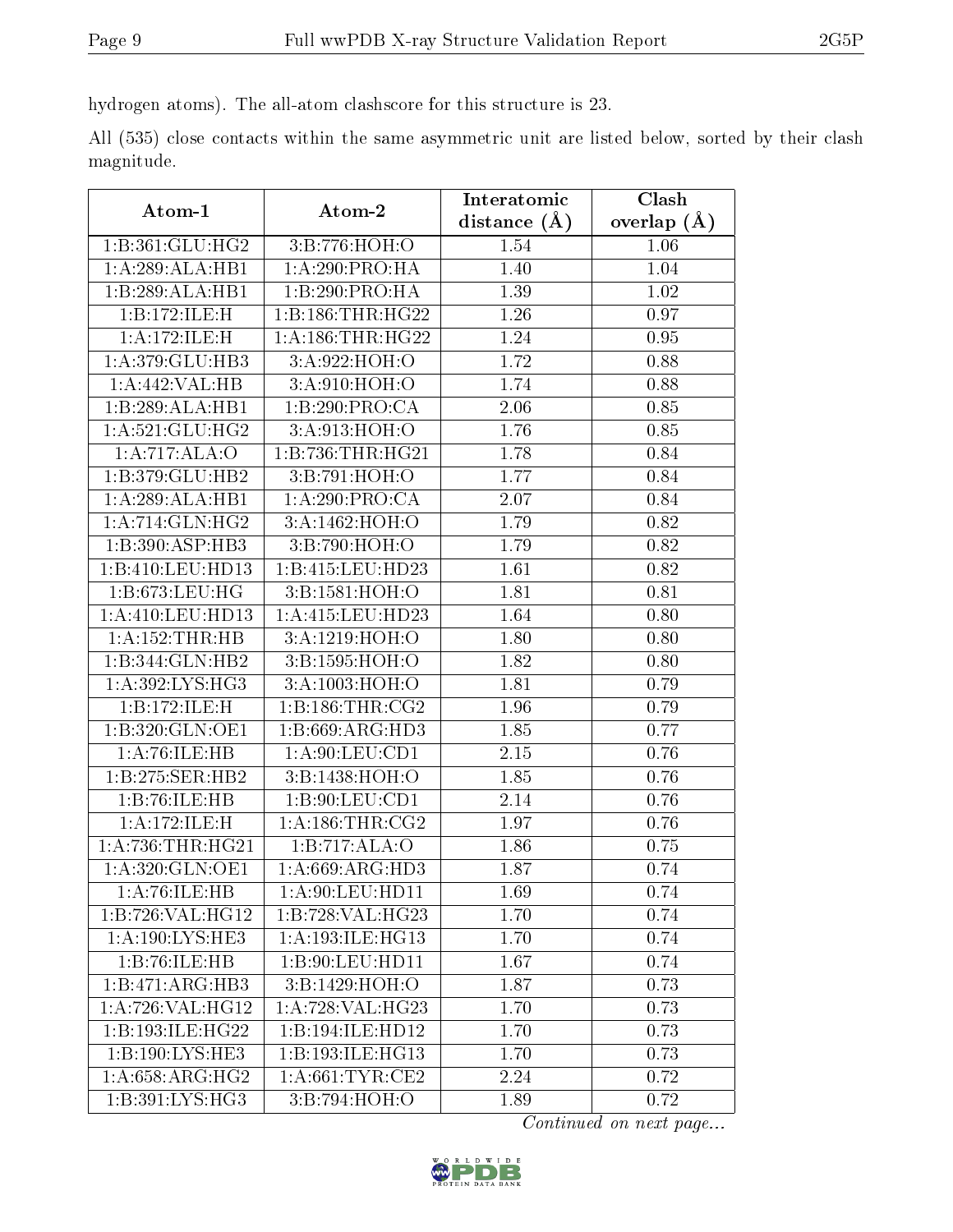| Continuea from previous page     |                      | Interatomic    | Clash         |
|----------------------------------|----------------------|----------------|---------------|
| Atom-1                           | Atom-2               | distance $(A)$ | overlap $(A)$ |
| 1: B:90: LEU:O                   | 1:B:90:LEU:HD22      | 1.90           | 0.71          |
| 1: A:429: ARG: NE                | 3:A:885:HOH:O        | 2.23           | 0.71          |
| 1:A:253:ARG:HH22                 | 1:B:253:ARG:HH22     | 1.39           | 0.71          |
| 1:B:332:GLU:HG2                  | 3:B:1254:HOH:O       | 1.90           | 0.71          |
| 1: A: 193: ILE: HG22             | 1: A:194: ILE: HD12  | 1.71           | 0.70          |
| 1:B:82:GLU:HG2                   | 3:B:1233:HOH:O       | 1.90           | 0.70          |
| 1: A: 450: ASN: HB2              | 3:A:1276:HOH:O       | 1.91           | 0.70          |
| 1:A:762:CYS:HB2                  | 3:A:914:HOH:O        | 1.92           | 0.70          |
| 1: A:640:LEU:HD11                | 1:A:650:GLY:HA3      | 1.72           | 0.70          |
| 1:B:97:GLU:HB3                   | 3:B:1023:HOH:O       | 1.92           | 0.69          |
| $1:B:691:ARG:\overline{NH1}$     | 3:B:1002:HOH:O       | 2.24           | 0.69          |
| 1:A:448:GLU:HG3                  | 3:A:1143:HOH:O       | 1.91           | 0.69          |
| 1:B:658:ARG:HG2                  | 1: B:661: TYR:CE2    | 2.27           | 0.69          |
| 1: B: 56: LYS: HE3               | 3:B:1588:HOH:O       | 1.92           | 0.69          |
| 1:B:640:LEU:HD11                 | 1:B:650:GLY:HA3      | 1.73           | 0.69          |
| 1: A:142:LEU:HB3                 | 3:A:1362:HOH:O       | 1.93           | 0.69          |
| 1: A:90: LEU:O                   | 1:A:90:LEU:HD22      | 1.93           | 0.68          |
| 1:B:289:ALA:CB                   | 1:B:290:PRO:HA       | 2.22           | 0.68          |
| 1:B:513:LYS:HD3                  | 3:B:1452:HOH:O       | 1.93           | 0.68          |
| 1: A: 130: ALA: O                | 3:A:1219:HOH:O       | 2.11           | 0.67          |
| 1:A:413:ASP:HB3                  | 3:A:1016:HOH:O       | 1.94           | 0.67          |
| 1:B:114:ILE:HD11                 | 1:B:137:LEU:HD21     | 1.76           | 0.67          |
| 1:A:693:GLU:OE1                  | 1:A:696:LYS:HE2      | 1.93           | 0.67          |
| 1:A:182:SER:HB2                  | 3:A:912:HOH:O        | 1.95           | 0.66          |
| 1:B:341:VAL:HG13                 | 3:B:804:HOH:O        | 1.94           | 0.66          |
| 1:A:114:ILE:HD11                 | 1:A:137:LEU:HD21     | 1.77           | 0.66          |
| 1:B:333:SER:HB2                  | 3:B:972:HOH:O        | 1.96           | 0.65          |
| $1: B: 554: LYS: H\overline{G2}$ | 3: B:985: HOH:O      | 1.95           | 0.65          |
| 1:A:289:ALA:CB                   | 1: A:290:PRO:HA      | 2.23           | 0.65          |
| 1:B:114:ILE:CD1                  | 1:B:137:LEU:HD21     | 2.27           | 0.65          |
| 1:A:171:ASP:OD1                  | 1: A: 186: THR: HG23 | 1.96           | 0.65          |
| 1:B:391:LYS:HG2                  | 3:B:986:HOH:O        | 1.96           | 0.65          |
| 1: B:693: GLU:OE1                | 1: B:696: LYS: HE2   | 1.97           | 0.65          |
| 1:A:71:LYS:HG3                   | 3:A:1277:HOH:O       | 1.95           | 0.64          |
| 1:A:51:ASN:HB2                   | 3:A:853:HOH:O        | 1.98           | 0.64          |
| 1:B:153:GLN:HE22                 | 1:B:170:ASN:ND2      | 1.96           | 0.64          |
| 1:B:341:VAL:0                    | 1:B:342:ALA:HB2      | 1.98           | 0.64          |
| 1:A:114:ILE:CD1                  | 1:A:137:LEU:HD21     | 2.28           | 0.64          |
| 1:A:505:GLN:HB3                  | 3:A:1488:HOH:O       | 1.98           | 0.63          |
| 1:A:69:LEU:HD13                  | 1: A: 107: ILE: HD12 | 1.81           | 0.62          |
| 1:A:234:PRO:HB2                  | 1:B:248:TYR:CZ       | 2.34           | 0.62          |

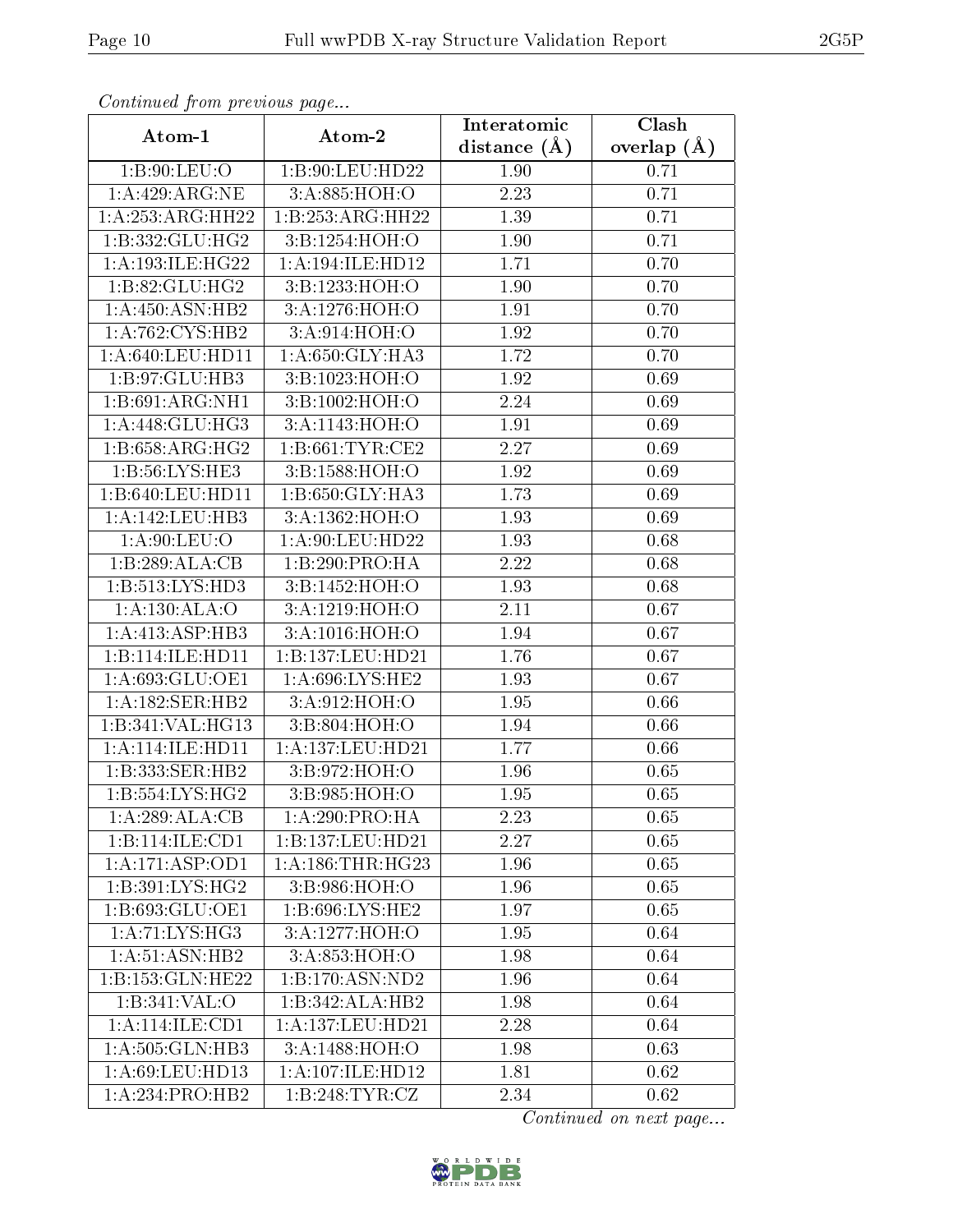| Continuati pont previous page |                            | Interatomic    | Clash           |
|-------------------------------|----------------------------|----------------|-----------------|
| Atom-1                        | Atom-2                     | distance $(A)$ | overlap $(\AA)$ |
| 1:B:41:LYS:HD3                | 3:B:1596:HOH:O             | 1.99           | 0.62            |
| 1: B: 512: LYS: HD3           | 3:B:796:HOH:O              | 1.98           | 0.62            |
| 1:A:153:GLN:HE22              | 1: A:170: ASN: ND2         | 1.97           | 0.62            |
| 1:B:338:ASN:ND2               | 3:B:1586:HOH:O             | 2.31           | 0.62            |
| 1: A:325: MET:SD              | 3:A:1403:HOH:O             | 2.56           | 0.62            |
| 1:B:214:LEU:HD12              | 1:B:214:LEU:O              | 1.99           | 0.61            |
| 1: A:89:PHE:HD1               | 1: A:90: LEU: HD12         | 1.65           | 0.61            |
| 1: A:250: LYS: HD2            | 3:A:1367:HOH:O             | 2.00           | 0.61            |
| 1:B:184:ARG:HD3               | 1:B:186:THR:O              | 2.00           | 0.61            |
| 1:B:677:GLU:H                 | 1:B:677:GLU:CD             | 2.03           | 0.61            |
| 1:B:69:LEU:HD13               | 1:B:107:ILE:HD12           | 1.81           | 0.61            |
| 1: A:325:MET:HE2              | 1: A:327: ILE: HD11        | 1.81           | 0.61            |
| 1:A:341:VAL:O                 | 1:A:342:ALA:HB2            | 2.00           | 0.61            |
| 1:A:677:GLU:CD                | 1: A:677: GLU: H           | 2.04           | 0.61            |
| 1: A:184: ARG:HD3             | 1: A:186:THR:O             | 1.99           | 0.61            |
| 1: A:440:THR:HB               | 3:A:1455:HOH:O             | 2.00           | 0.61            |
| 1:B:391:LYS:HD3               | 3:B:1568:HOH:O             | 2.00           | 0.61            |
| 1:B:74:ASN:HB2                | 3:B:850:HOH:O              | 2.01           | 0.61            |
| 1:B:89:PHE:HD1                | 1:B:90:LEU:HD12            | 1.65           | 0.61            |
| 1: B: 325: MET: HE2           | 1:B:327:ILE:HD11           | 1.82           | 0.60            |
| 1: A:373: LYS: HE3            | 3:A:1403:HOH:O             | 2.00           | 0.60            |
| 1:B:507:VAL:HG13              | 1: B:509: MET:HG2          | 1.83           | 0.60            |
| 1:B:388:GLN:CB                | 1: B:391: LYS: HB2         | 2.32           | 0.60            |
| 1:B:272:ASN:ND2               | 1:B:274:ASP:H              | 1.98           | 0.60            |
| 1: A:272: ASN:ND2             | 1:A:274:ASP:H              | 2.00           | 0.60            |
| 1:B:171:ASP:OD1               | 1: B: 186: THR: HG23       | 2.01           | 0.60            |
| 1: A:487: ASN:HB2             | 3:A:806:HOH:O              | 2.01           | 0.59            |
| 1:B:172:ILE:N                 | 1:B:186:THR:HG22           | 2.09           | 0.59            |
| 1:B:341:VAL:HG12              | 3:B:1289:HOH:O             | 2.02           | 0.59            |
| 1:B:272:ASN:HD22              | 1:B:274:ASP:H              | 1.50           | 0.59            |
| 1:B:438:ASP:OD1               | 1:B:440:THR:HB             | 2.02           | 0.59            |
| 1: A:391: LYS: HB3            | 3:A:1088:HOH:O             | 2.01           | 0.59            |
| 1:A:184:ARG:HD2               | 1:A:187:TRP:CE2            | 2.37           | 0.59            |
| 1:A:289:ALA:HB3               | $3:A:879:H\overline{OH:O}$ | 2.02           | 0.59            |
| 1:B:392:LYS:HD2               | 1:B:393:ASP:H              | 1.68           | 0.59            |
| 1:A:177:GLU:HB2               | 1: A: 180: LEU: HD22       | 1.85           | 0.59            |
| 1:A:173:TYR:HB3               | 1:A:182:SER:OG             | 2.03           | 0.59            |
| 1:B:177:GLU:HB2               | 1:B:180:LEU:HD22           | 1.83           | 0.59            |
| 1:B:338:ASN:HB2               | 3:B:968:HOH:O              | 2.03           | 0.59            |
| 1: A: 253: ARG: HD3           | 3:A:1380:HOH:O             | 2.02           | 0.59            |
| 1:B:341:VAL:HG23              | 3:B:1595:HOH:O             | 2.03           | 0.59            |

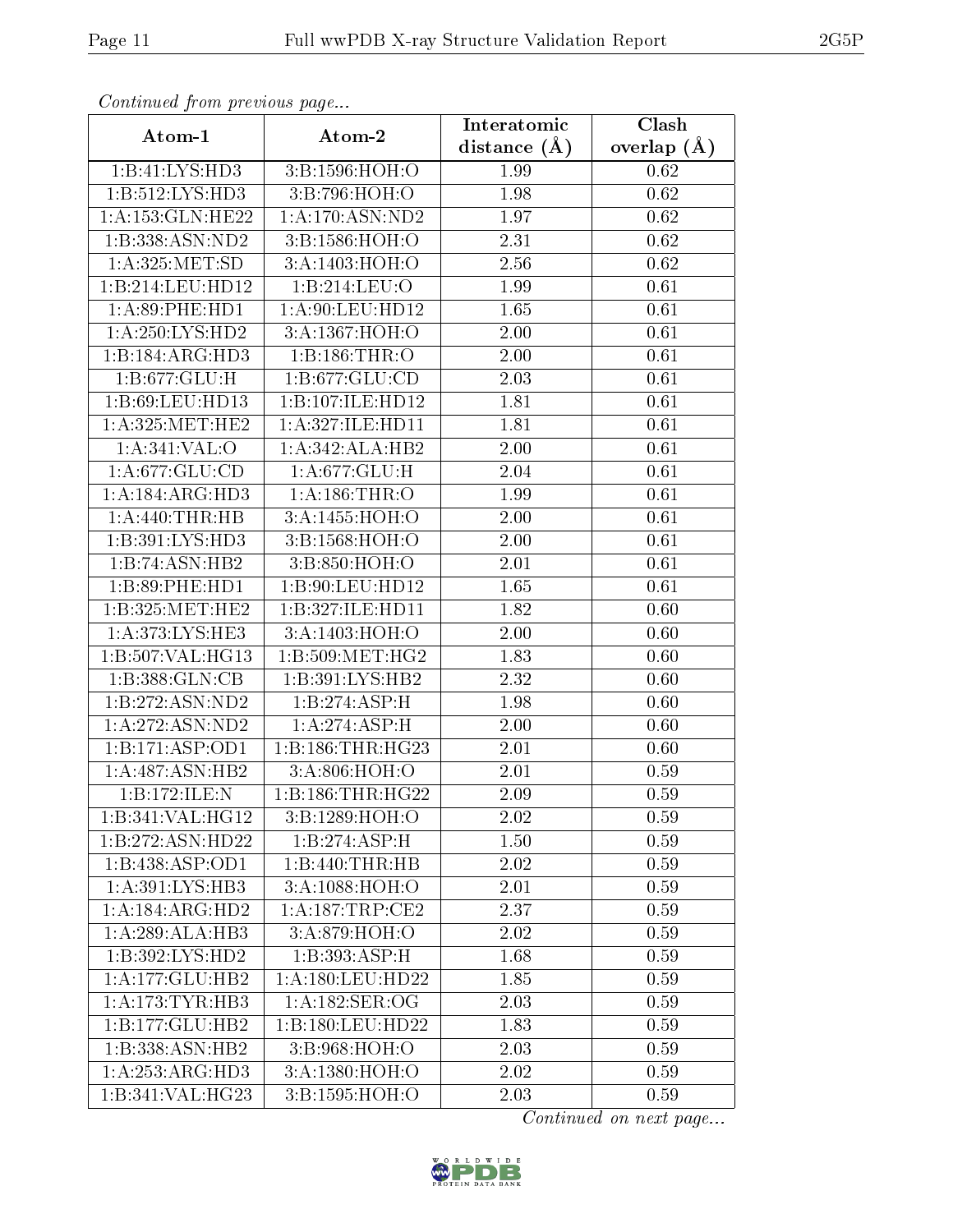| Continuea from previous page |                            | Interatomic      | Clash           |
|------------------------------|----------------------------|------------------|-----------------|
| Atom-1                       | Atom-2                     | distance $(\AA)$ | overlap $(\AA)$ |
| 1:B:348:MET:HG3              | 3:B:1537:HOH:O             | 2.03             | 0.59            |
| 1:B:184:ARG:HD2              | 1:B:187:TRP:CE2            | 2.38             | 0.58            |
| 1: A:106: SER:HB3            | 1: A: 115: LEU: HB3        | 1.85             | 0.58            |
| 1:A:551:CYS:HB2              | 3:A:1510:HOH:O             | 2.03             | 0.58            |
| 1:A:438:ASP:OD1              | 1: A:440:THR:HB            | 2.04             | 0.58            |
| 1:B:622:LYS:HE3              | 3:B:1546:HOH:O             | 2.02             | 0.58            |
| 1: A:594: ILE: HG22          | 3:A:1474:HOH:O             | 2.02             | 0.58            |
| 1:A:289:ALA:CB               | 1:A:290:PRO:CA             | 2.81             | 0.58            |
| 1:A:272:ASN:HD22             | 1:A:274:ASP:H              | 1.52             | 0.58            |
| 1:A:507:VAL:HG13             | 1: A:509:MET:HG2           | 1.86             | 0.57            |
| 1: A:615: LYS: HG3           | 3:A:1220:HOH:O             | 2.03             | 0.57            |
| 1:B:173:TYR:HB3              | 1:B:182:SER:OG             | 2.03             | 0.57            |
| 1:A:703:ILE:HG22             | 3:A:1534:HOH:O             | $2.03\,$         | 0.57            |
| 1:B:388:GLN:HB3              | 1:B:391:LYS:HB2            | 1.85             | 0.57            |
| 1:A:41:LYS:HE2               | 1: A:506: ASN:O            | 2.04             | 0.57            |
| 1:B:106:SER:HB3              | 1: B: 115: LEU: HB3        | 1.85             | 0.57            |
| 1:A:277:SER:O                | 1: A:278: SER:HB3          | 2.05             | 0.57            |
| 1:B:41:LYS:HE2               | 1:B:506:ASN:O              | 2.05             | 0.57            |
| 1: A:550: PRO:HB2            | 3:A:1510:HOH:O             | 2.04             | 0.57            |
| 1:B:345:HIS:HD2              | 3:B:1533:HOH:O             | 1.87             | 0.57            |
| 1: A:85: ASN:ND2             | 3:A:856:HOH:O              | 2.37             | 0.57            |
| 1:B:277:SER:O                | 1:B:278:SER:HB3            | 2.05             | 0.57            |
| 1: A: 132: TYR: HE1          | 3:A:1219:HOH:O             | 1.87             | 0.56            |
| 1: A:39: SER:O               | 1:A:40:ARG:HD2             | 2.05             | $0.56\,$        |
| 1: A:658: ARG:O              | 1: A:658:ARG:HG3           | 2.05             | 0.56            |
| 1:A:502:LYS:O                | 1: A: 505: GLN: HG2        | 2.05             | 0.56            |
| 1:B:693:GLU:HG2              | 3:B:1303:HOH:O             | 2.04             | 0.56            |
| 1:A:177:GLU:HB2              | 1:A:180:LEU:HD13           | 1.88             | 0.56            |
| 1: A:57:LEU:HD21             | 3:A:1073:HOH:O             | 2.05             | 0.56            |
| 1:A:691:ARG:NH1              | 3: A: 1458: HOH:O          | 2.37             | 0.56            |
| 1:B:502:LYS:O                | 1:B:505:GLN:HG2            | 2.05             | 0.56            |
| 1: A:630: SER: HA            | 1:A:654:ALA:O              | 2.06             | 0.56            |
| 1:B:253:ARG:NH1              | 3:B:1179:HOH:O             | 2.37             | 0.56            |
| 1: A:597: ARG: HG2           | 3:A:1112:HOH:O             | 2.04             | 0.56            |
| 1: A:365:THR:HB              | 3:A:1338:HOH:O             | 2.06             | 0.56            |
| 1:B:392:LYS:HD2              | 1:B:393:ASP:N              | 2.21             | 0.56            |
| 1:B:177:GLU:CB               | 1:B:180:LEU:HD13           | 2.36             | 0.56            |
| 1:B:342:ALA:HB3              | 3:B:1247:HOH:O             | 2.06             | 0.56            |
| 1: A:272: ASN:C              | 1:A:272:ASN:HD22           | 2.10             | 0.56            |
| 1: A:348:MET:HG3             | 3:A:852:HOH:O              | 2.05             | 0.56            |
| 1:A:392:LYS:HD2              | $1:A:393:A\overline{SP:H}$ | 1.71             | 0.56            |

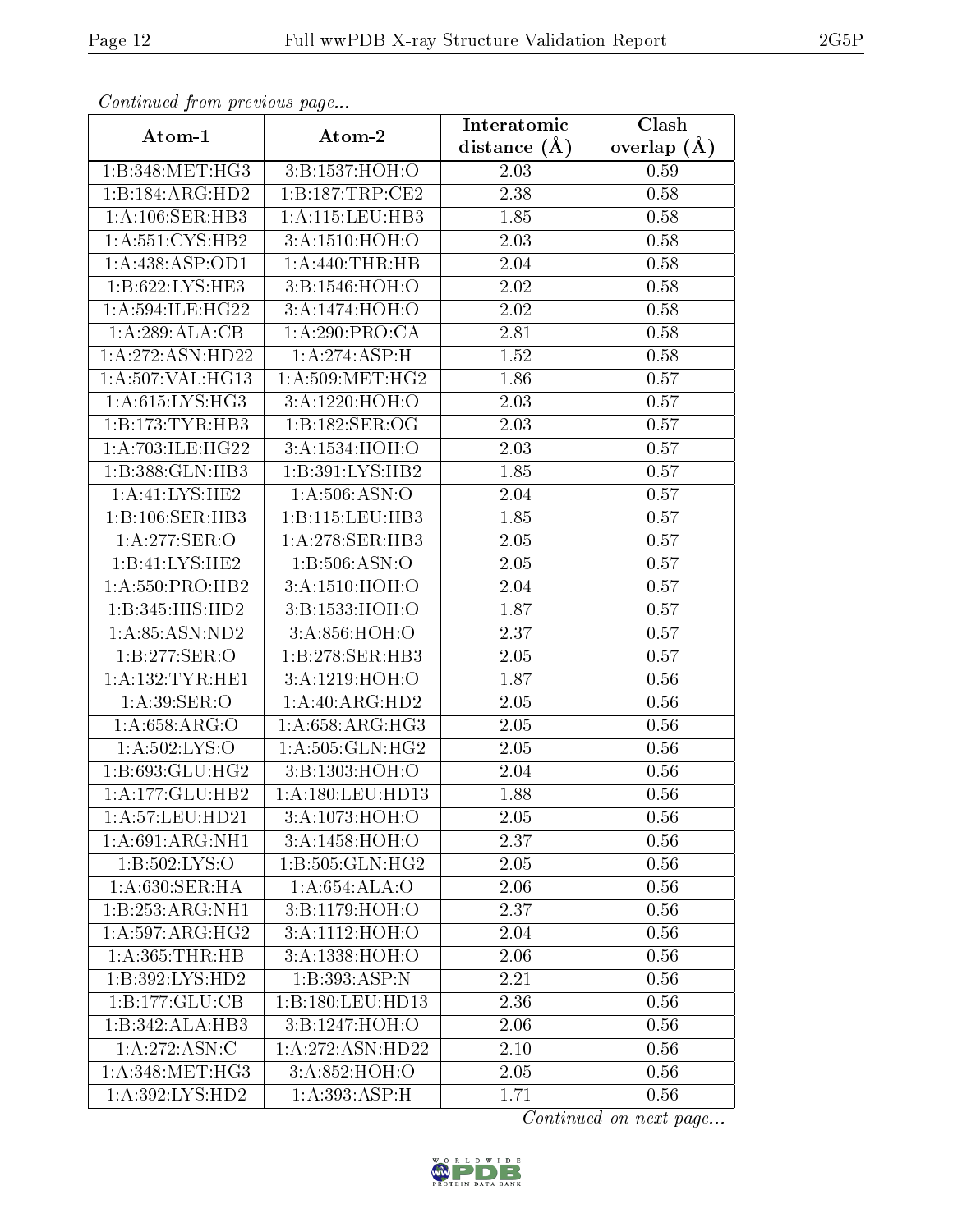| Comunaca jiom previous page    |                              | Interatomic       | Clash         |
|--------------------------------|------------------------------|-------------------|---------------|
| Atom-1                         | Atom-2                       | distance $(A)$    | overlap $(A)$ |
| 1:A:132:TYR:CE1                | 3:A:1219:HOH:O               | 2.53              | 0.55          |
| 1:A:388:GLN:CB                 | 1: A:391: LYS: HB2           | $\overline{2}.36$ | 0.55          |
| 1:A:653:VAL:HG13               | 3:A:1534:HOH:O               | $2.06\,$          | 0.55          |
| 1: A: 71: LYS: O               | 1:A:72:GLN:HG3               | 2.06              | 0.55          |
| 1:A:388: GLN: HB3              | 1: A:391: LYS: HB2           | 1.88              | 0.55          |
| 1: A: 41: LYS: HA              | 3:A:1185:HOH:O               | 2.05              | 0.55          |
| 1:B:103:ASN:HB3                | 3:B:1308:HOH:O               | 2.07              | 0.55          |
| 1: A: 150: ASN: HB3            | 3:A:1253:HOH:O               | 2.05              | 0.55          |
| 1:B:272:ASN:C                  | 1:B:272:ASN:HD22             | 2.10              | 0.55          |
| 1:B:277:SER:O                  | 1:B:278:SER:CB               | 2.54              | 0.55          |
| 1:B:762:CYS:HB2                | 3:B:1544:HOH:O               | 2.06              | 0.55          |
| 1:A:61:ARG:HB2                 | 3:A:1352:HOH:O               | 2.07              | 0.55          |
| 1:B:489:LYS:HD2                | 3:B:855:HOH:O                | 2.07              | 0.55          |
| 1: A:56: LYS: HE2              | 3:A:902:HOH:O                | 2.06              | 0.55          |
| 1:A:177:GLU:CB                 | 1:A:180:LEU:HD13             | 2.36              | 0.54          |
| 1:A:277:SER:O                  | 1: A:278: SER:CB             | 2.56              | 0.54          |
| 1:B:71:LYS:HE3                 | 3:B:1340:HOH:O               | 2.06              | 0.54          |
| 1:A:214:LEU:O                  | 1:A:214:LEU:HD12             | 2.08              | $0.54\,$      |
| 1:A:693:GLU:HB3                | 3:A:865:HOH:O                | 2.05              | 0.54          |
| 1: A:203:TYR:HA                | 1:A:207:VAL:HG13             | 1.89              | $0.54\,$      |
| 1: A:391: LYS: HG3             | 3:A:1518:HOH:O               | 2.08              | 0.54          |
| 1: B: 65: ASP: CG              | 1:B:464:GLU:HB2              | 2.28              | $0.54\,$      |
| 1: A:405: ILE: HG13            | 1:A:429:ARG:CD               | 2.37              | 0.54          |
| 1: B:69: LEU:CD1               | 1:B:107:ILE:HD12             | 2.38              | 0.54          |
| 1:B:39:SER:O                   | 1:B:40:ARG:HD2               | 2.07              | 0.54          |
| 1:A:704:HIS:HE1                | 1:A:711:VAL:O                | 1.90              | 0.54          |
| 1:B:229:ASN:ND2                | 3:B:874:HOH:O                | 2.40              | 0.54          |
| $1: B:536: LY\overline{S:HG2}$ | 3:B:1043:HOH:O               | 2.06              | 0.54          |
| 1:B:697:GLN:HG3                | 3:B:1156:HOH:O               | 2.06              | 0.54          |
| 1:A:649:CYS:HB3                | 3:A:914:HOH:O                | 2.07              | 0.54          |
| 1:B:310:ARG:HH12               | $1:B:343:ARG:\overline{NH1}$ | 2.06              | $0.54\,$      |
| 1:B:392:LYS:HD2                | 3:B:794:HOH:O                | 2.07              | 0.54          |
| 1:B:52:THR:HG22                | 3:B:1437:HOH:O               | 2.07              | 0.54          |
| 1:A:74:ASN:HB2                 | 3:A:818:HOH:O                | 2.07              | 0.54          |
| 1: A:571: GLU:CD               | 1: A:760: LYS: HD3           | 2.28              | 0.53          |
| 1:B:177:GLU:HB2                | 1:B:180:LEU:HD13             | 1.89              | 0.53          |
| 1:B:718:GLN:HE21               | 1:B:718:GLN:HA               | 1.73              | 0.53          |
| 1: B: 571: GLU: CD             | 1:B:760:LYS:HD3              | 2.28              | 0.53          |
| 1: A:69:LEU:CD1                | 1: A: 107: ILE: HD12         | 2.38              | 0.53          |
| 1: B:616:MET:HE3               | 3:B:1026:HOH:O               | 2.08              | 0.53          |
| 1:B:654:ALA:HA                 | 1:B:704:HIS:CD2              | 2.44              | 0.53          |

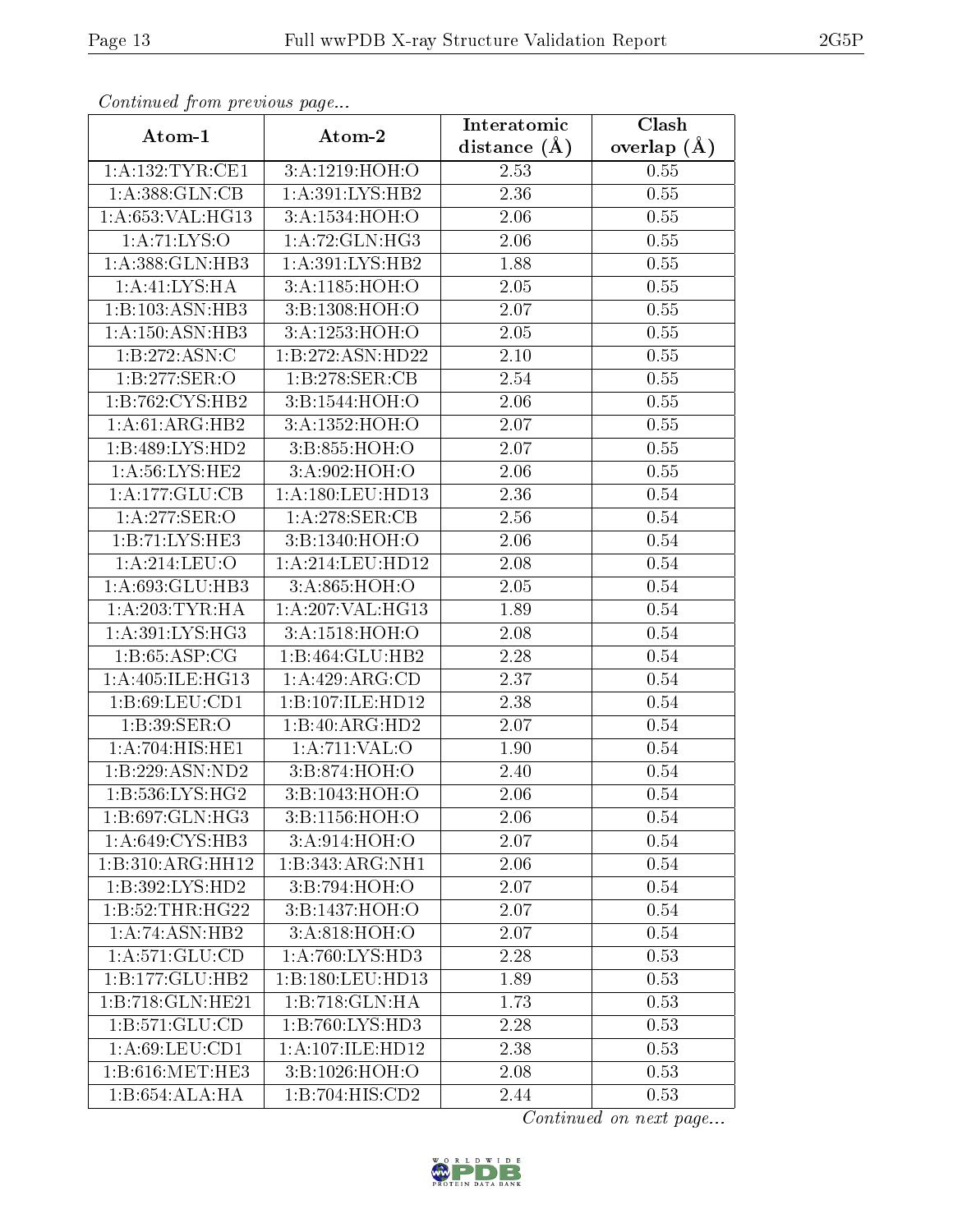| Comunaca jiom previous page  |                      | Interatomic    | Clash           |
|------------------------------|----------------------|----------------|-----------------|
| Atom-1                       | Atom-2               | distance $(A)$ | overlap $(\AA)$ |
| 1:B:658:ARG:HG3              | 1:B:658:ARG:O        | 2.08           | 0.53            |
| 1:B:72:GLN:HB3               | 3:B:850:HOH:O        | 2.08           | 0.53            |
| 1:B:170:ASN:N                | 1:B:170:ASN:HD22     | 2.07           | 0.53            |
| 1:B:405:ILE:HG13             | 1:B:429:ARG:CD       | 2.39           | 0.53            |
| 1:B:597:ARG:HG2              | 3:B:820:HOH:O        | 2.09           | 0.53            |
| 1:A:175:LYS:NZ               | 3:A:912:HOH:O        | 2.41           | 0.53            |
| 1:A:76:ILE:HB                | 1:A:90:LEU:HD13      | 1.91           | 0.53            |
| 1:B:630:SER:HA               | 1:B:654:ALA:O        | 2.08           | 0.53            |
| 1: A:587: GLY: HA3           | 3:A:1036:HOH:O       | 2.08           | 0.53            |
| 1: A:361: GLU:HG2            | 3:A:872:HOH:O        | 2.09           | 0.53            |
| $1: A:516:$ PHE:CE2          | 1: A:523: LYS: HE2   | 2.44           | 0.53            |
| 1: A:543: LEU: HD12          | 1:A:567:LEU:HD13     | 1.91           | 0.53            |
| 1:A:172:ILE:N                | 1: A: 186: THR: HG22 | 2.08           | 0.52            |
| 1: A:654: ALA:HA             | 1:A:704:HIS:CD2      | 2.45           | 0.52            |
| 1:B:370:SER:HB3              | 1:B:388:GLN:NE2      | 2.23           | 0.52            |
| 1:B:693:GLU:HB3              | 3: B:899:HOH:O       | 2.08           | 0.52            |
| 1:B:105:TYR:HB2              | 3:B:1231:HOH:O       | 2.08           | 0.52            |
| 1:A:170:ASN:N                | 1:A:170:ASN:HD22     | 2.07           | 0.52            |
| 1:A:392:LYS:HD2              | 1:A:393:ASP:N        | 2.25           | 0.52            |
| 1:B:704:HIS:HE1              | 1:B:711:VAL:O        | 1.93           | 0.52            |
| 1:A:184:ARG:HD2              | 1: A: 187: TRP: CD2  | 2.44           | 0.52            |
| 1: A:377: ASN: CB            | 3:A:922:HOH:O        | 2.57           | 0.52            |
| 1: A:615: LYS: HE2           | 3:A:1296:HOH:O       | 2.09           | 0.52            |
| 1:B:302:ASP:HB3              | 1:B:314:GLN:HB2      | 1.90           | $0.52\,$        |
| 1:B:520:ASN:O                | 1:B:521:GLU:HB2      | 2.08           | 0.52            |
| 1:B:341:VAL:O                | 1:B:342:ALA:CB       | 2.57           | 0.52            |
| 1:B:543:LEU:HD12             | 1:B:567:LEU:HD13     | 1.92           | 0.52            |
| 1: B:516: PHE:CE2            | 1:B:523:LYS:HE2      | 2.45           | 0.52            |
| 1: A:377: ASN:HB2            | 1: A: 381: TYR: O    | 2.10           | 0.52            |
| 1: A: 415: LEU: HB2          | 1:A:436:LEU:HD11     | 1.91           | 0.52            |
| 1: A: 594: ILE: HA           | 3:A:1474:HOH:O       | 2.10           | 0.52            |
| 1:B:279:VAL:HG22             | 3:B:1004:HOH:O       | 2.08           | 0.51            |
| 1:B:459:VAL:HG22             | 1:B:460:SER:N        | 2.25           | 0.51            |
| 1:B:54:ARG:HD3               | 3:B:1236:HOH:O       | 2.09           | 0.51            |
| 1: B: 71: LYS: O             | 1:B:72:GLN:HG3       | 2.09           | 0.51            |
| 1:B:77:LEU:HD23              | 1:B:88:VAL:HA        | 1.92           | 0.51            |
| 1:A:459:VAL:HG22             | 1: A:460: SER: N     | 2.25           | 0.51            |
| $1:A:302:AS\overline{P:HB3}$ | 1:A:314:GLN:HB2      | 1.91           | 0.51            |
| 1: A:65:ASP:CG               | 1:A:464:GLU:HB2      | 2.31           | 0.51            |
| 1: A:704: HIS: HD2           | 1: A:716: SER:OG     | 1.94           | 0.51            |
| 1:B:184:ARG:HD2              | 1:B:187:TRP:CD2      | 2.45           | 0.51            |

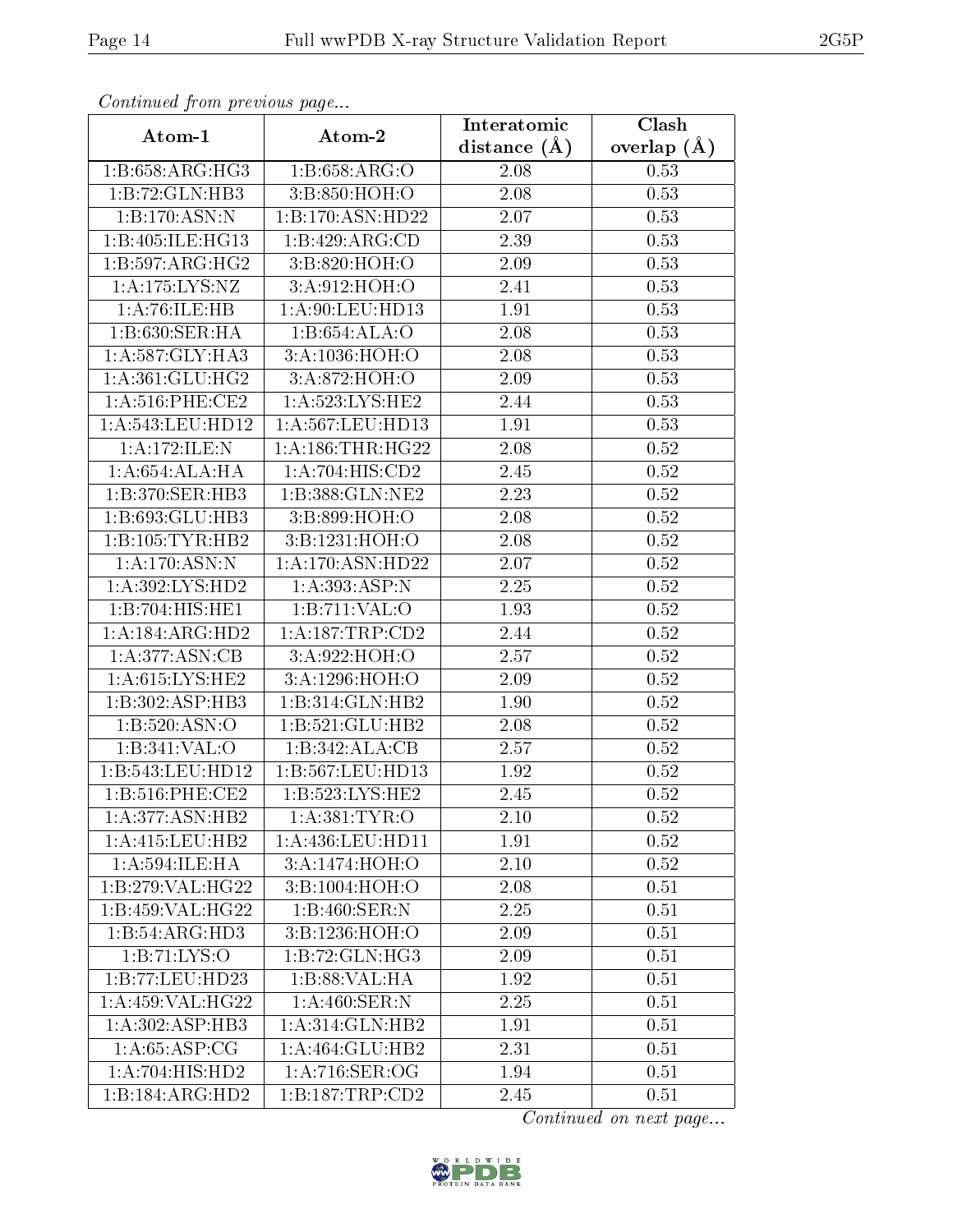| Comunaca jiom previous page |                      | Interatomic    | Clash         |
|-----------------------------|----------------------|----------------|---------------|
| Atom-1                      | Atom-2               | distance $(A)$ | overlap $(A)$ |
| 1:B:415:LEU:HB2             | 1:B:436:LEU:HD11     | 1.91           | 0.51          |
| 1:B:203:TYR:HA              | 1:B:207:VAL:HG13     | 1.91           | 0.51          |
| 1:B:319:ILE:HG12            | 3:Bi:1103:HOH:O      | 2.10           | 0.51          |
| 1:B:65:ASP:OD2              | 1:B:466:LYS:HB2      | 2.10           | 0.51          |
| 1:A:392:LYS:HG2             | 3:A:921:HOH:O        | 2.10           | 0.51          |
| 1: A:520: ASN:O             | 1: A:521: GLU:HB2    | 2.11           | 0.51          |
| 1:B:242:SER:HB3             | 1:B:246:LEU:HD12     | 1.92           | 0.51          |
| 1:B:51:ASN:HB2              | 3:B:1053:HOH:O       | 2.10           | 0.51          |
| 1: A:600:THR:O              | 1:A:603:VAL:HG13     | 2.11           | 0.50          |
| 1:B:697:GLN:NE2             | 3:B:1039:HOH:O       | 2.36           | 0.50          |
| 1: A: 109: PRO: HB2         | 1:A:160:VAL:O        | 2.11           | 0.50          |
| 1:A:482:LEU:HG              | 1:A:494:LEU:HD11     | 1.94           | 0.50          |
| 1:A:514:LEU:HD22            | 1: A:525:TRP:HE3     | 1.76           | 0.50          |
| 1: A:370: SER: HB3          | 1: A: 388: GLN: NE2  | 2.27           | 0.50          |
| 1:B:149:PRO:HB3             | 3:B:1427:HOH:O       | 2.11           | 0.50          |
| 1:B:704:HIS:HD2             | 1:B:716:SER:OG       | 1.94           | 0.50          |
| 1: A:528: MET:CE            | 1:A:530:LEU:HD21     | 2.41           | 0.50          |
| 1: B:528:MET:CE             | 1:B:530:LEU:HD21     | 2.42           | 0.50          |
| 1:B:377:ASN:HB3             | 1:B:379:GLU:H        | 1.77           | 0.50          |
| 1:B:514:LEU:HD12            | 1: B: 557: THR: HG22 | 1.94           | 0.50          |
| 1:B:514:LEU:HD22            | 1:B:525:TRP:HE3      | 1.77           | 0.50          |
| 1:A:310:ARG:HH12            | 1: A: 343:ARG:NH1    | 2.10           | 0.50          |
| 1:B:562:ASN:HB2             | 3:B:1076:HOH:O       | 2.12           | 0.50          |
| 1:A:197:GLY:C               | 1:A:213:ALA:HB3      | 2.32           | 0.49          |
| 1:A:76:ILE:HD12             | 1: A:90: LEU: HD11   | 1.94           | 0.49          |
| 1:A:77:LEU:HD23             | 1: A:88: VAL:HA      | 1.93           | 0.49          |
| 1:B:597:ARG:HG2             | 3:B:1341:HOH:O       | 2.12           | 0.49          |
| 1: A: 362: PRO: HB3         | 3:A:1403:HOH:O       | 2.13           | 0.49          |
| 1: A:514:LEU:HD12           | 1: A: 557: THR: HG22 | 1.94           | 0.49          |
| 1:B:76:ILE:HB               | 1:B:90:LEU:HD13      | 1.91           | 0.49          |
| 1: A:405: ILE: HG13         | 1:A:429:ARG:HD2      | 1.94           | 0.49          |
| 1:B:369:ASN:HA              | 1:B:389:ILE:HD13     | 1.95           | 0.49          |
| 1:B:76:ILE:HD12             | 1:B:90:LEU:HD11      | 1.95           | 0.49          |
| 1:A:341:VAL:O               | 1:A:342:ALA:CB       | 2.58           | 0.49          |
| 1:B:197:GLY:C               | 1:B:213:ALA:HB3      | 2.33           | 0.49          |
| 1:A:65:ASP:OD2              | 1: A:466: LYS: HB2   | 2.13           | 0.49          |
| 1:B:520:ASN:HB3             | 3:B:1487:HOH:O       | 2.12           | 0.49          |
| 1:B:63:ILE:HG21             | 1: B:69: LEU: HG     | 1.95           | 0.49          |
| 1:B:90:LEU:HB2              | 3:B:1577:HOH:O       | 2.11           | 0.49          |
| 1:A:718:GLN:HA              | 1:A:718:GLN:HE21     | 1.78           | 0.49          |
| 1:B:736:THR:HG23            | 3:B:767:HOH:O        | 2.12           | 0.49          |

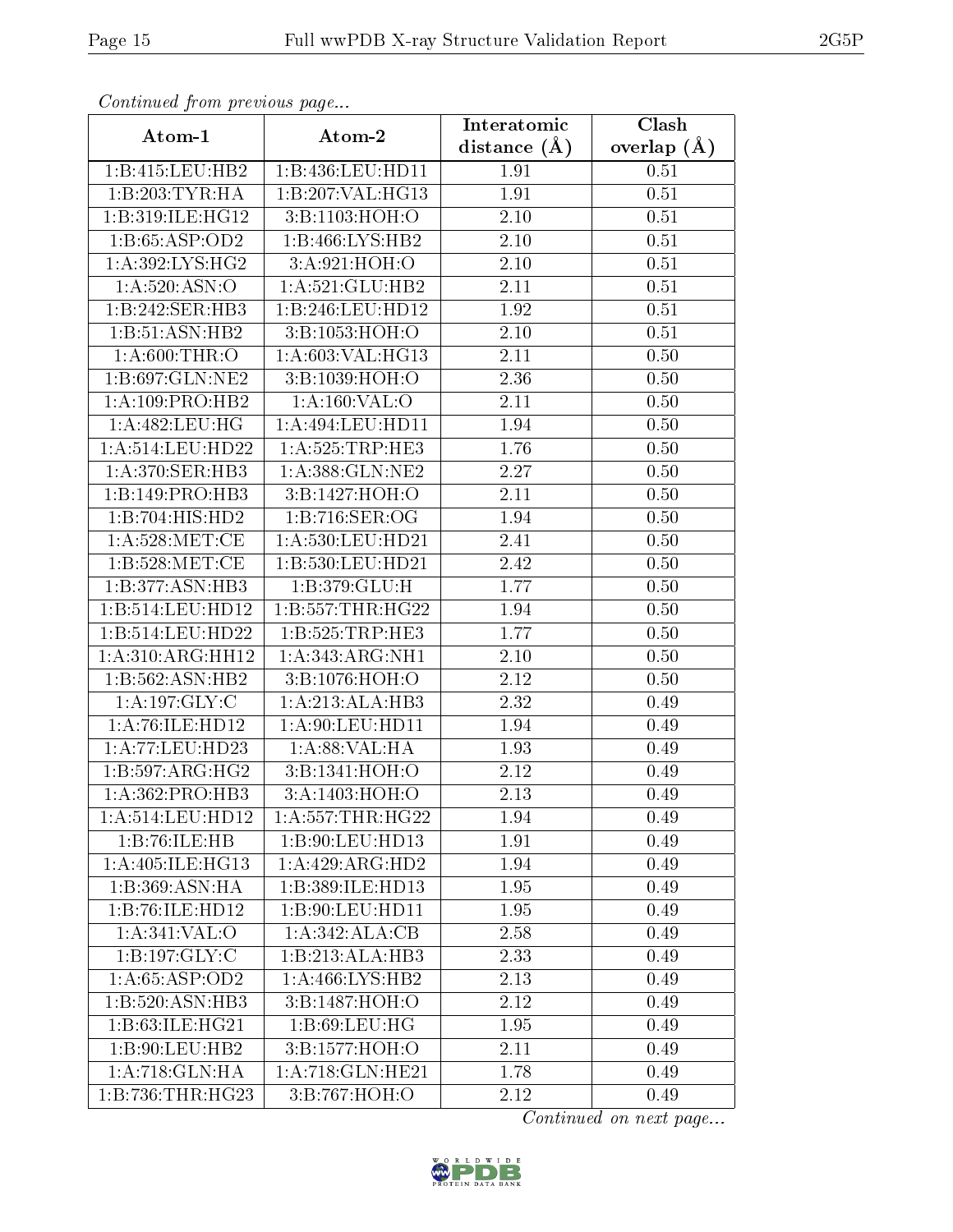| Continued from previous page |                                       | Interatomic       | Clash           |
|------------------------------|---------------------------------------|-------------------|-----------------|
| Atom-1                       | Atom-2                                | distance $(\AA)$  | overlap $(\AA)$ |
| 1: A:587: GLY: CA            | 3:A:1036:HOH:O                        | 2.60              | 0.48            |
| 1:B:528:MET:HE1              | 1:B:530:LEU:HD21                      | 1.94              | 0.48            |
| 1:B:405:ILE:HG13             | 1:B:429:ARG:HD2                       | 1.94              | 0.48            |
| 1:A:159:PRO:HD3              | 1: A:216:TRP:CB                       | 2.43              | 0.48            |
| 1:B:597:ARG:HD2              | 3:B:1410:HOH:O                        | 2.12              | 0.48            |
| 1:A:704:HIS:CE1              | 1:A:711:VAL:O                         | 2.66              | 0.48            |
| 1:B:286:GLN:NE2              | 1:B:288:THR:HG22                      | 2.28              | 0.48            |
| 1:B:138:ASN:ND2              | 3: B: 1010: HOH:O                     | 2.46              | 0.48            |
| 1:B:332:GLU:HB2              | 3:B:1257:HOH:O                        | 2.13              | 0.48            |
| 1:A:74:ASN:HB3               | 1:A:92:ASN:HB3                        | 1.96              | 0.48            |
| 1:B:246:LEU:HD11             | 3:B:1621:HOH:O                        | 2.13              | 0.48            |
| 1: B:56: LYS: HE2            | 3:B:1008:HOH:O                        | 2.12              | 0.48            |
| 1:A:42:THR:HG22              | 1: A:508: GLN: HB2                    | 1.96              | 0.48            |
| 1:B:42:THR:HG22              | 1:B:508:GLN:HB2                       | 1.94              | 0.48            |
| 1: A: 336: ARG: HG2          | 3:A:1361:HOH:O                        | 2.13              | 0.48            |
| 1: A:92: ASN: N              | 1:A:92:ASN:HD22                       | 2.10              | 0.48            |
| 1:B:109:PRO:HB2              | 1: B: 160: VAL: O                     | $\overline{2}.13$ | 0.48            |
| 1: B: 159: PRO: HD3          | 1:B:216:TRP:CB                        | 2.44              | 0.48            |
| 1: A:516:PHE:CD2             | 1:A:523:LYS:HE2                       | 2.49              | 0.47            |
| 1:A:715:GLN:HA               | 3:A:1462:HOH:O                        | 2.14              | 0.47            |
| 1:B:57:LEU:HD21              | 3:B:1060:HOH:O                        | 2.14              | 0.47            |
| 1:A:63:ILE:HG21              | 1: A:69:LEU:HG                        | 1.95              | 0.47            |
| 1: A:81: ALA:O               | 1:A:492:ARG:NH2                       | 2.43              | 0.47            |
| 1:B:125:ARG:HD3              | 3:B:1020:HOH:O                        | 2.13              | 0.47            |
| 1:B:482:LEU:HG               | 1:B:494:LEU:HD11                      | 1.95              | 0.47            |
| 1:B:600:THR:O                | 1:B:603:VAL:HG13                      | 2.14              | 0.47            |
| 1: A:377: ASN:HB3            | 1:A:379:GLU:H                         | 1.79              | 0.47            |
| 1:A:248:TYR:CZ               | 1:B:234:PRO:HB2                       | 2.48              | 0.47            |
| 1:B:606:GLN:NE2              | 3:B:803:HOH:O                         | 2.46              | 0.47            |
| 1:A:190:LYS:HD2              | 3:A:1483:HOH:O                        | 2.14              | 0.47            |
| 1:A:532:PRO:O                | 1:A:533:HIS:HB2                       | 2.15              | 0.47            |
| 1:A:658:ARG:HG2              | 1: A:661:TYR:CD2                      | 2.50              | 0.47            |
| 1:B:81:ALA:O                 | 1:B:492:ARG:NH2                       | 2.43              | 0.47            |
| 1: A:666:TYR:CE2             | $2:A:800:A\overline{\mathrm{DF:H41}}$ | 2.50              | 0.47            |
| 1:B:136:ASP:CG               | 1: B: 139: LYS: HG2                   | 2.35              | 0.47            |
| 1:B:55:LEU:HD23              | 1:B:500:LEU:CD2                       | 2.45              | 0.47            |
| 1: A:236: ILE:O              | 1:A:253:ARG:HA                        | 2.13              | 0.47            |
| 1:B:290:PRO:HG3              | 1:B:326:ASP:OD2                       | 2.14              | 0.47            |
| 1: A:290: PRO:HG3            | 1: A:326: ASP:OD2                     | 2.14              | 0.47            |
| 1:B:273:THR:O                | 1:B:276:LEU:HD22                      | 2.15              | 0.47            |
| 1:B:327:ILE:HB               | 1:B:343:ARG:HB3                       | 1.97              | 0.47            |

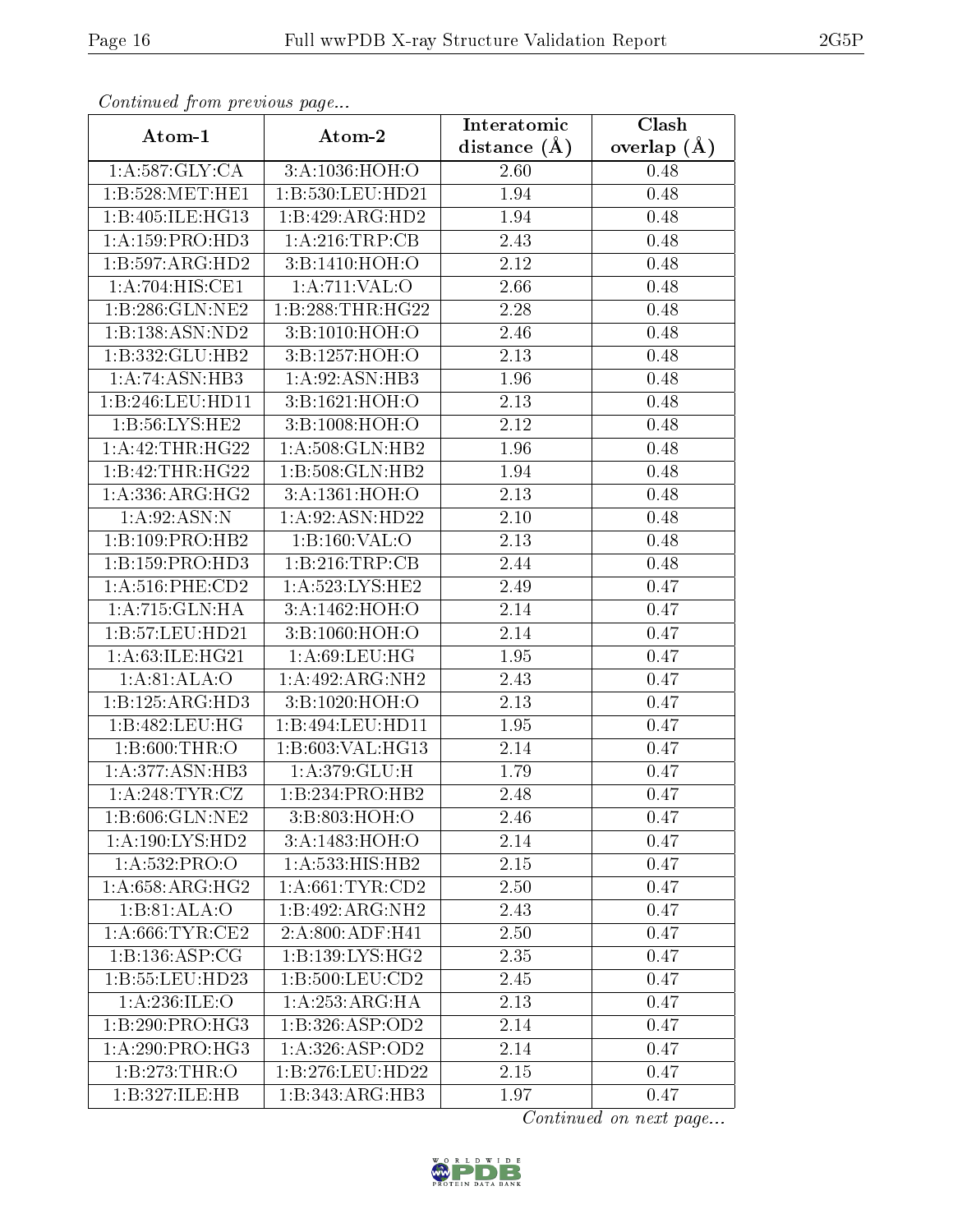| Continued from previous page |                               | Interatomic    | Clash           |
|------------------------------|-------------------------------|----------------|-----------------|
| Atom-1                       | Atom-2                        | distance $(A)$ | overlap $(\AA)$ |
| 1:B:508:GLN:HG2              | 3:B:963:HOH:O                 | 2.14           | 0.47            |
| $1: B:516:$ PHE:CD2          | 1: B:523: LYS: HE2            | 2.50           | 0.47            |
| 1:B:236:ILE:O                | 1:B:253:ARG:HA                | 2.14           | 0.47            |
| 1:B:388:GLN:HB2              | 1:B:391:LYS:HB2               | 1.97           | 0.47            |
| 1:A:140:ARG:HG2              | 1:A:140:ARG:HH11              | 1.80           | 0.47            |
| 1: A:154:TRP:CE2             | 1:A:212:SER:HB2               | 2.50           | 0.47            |
| 1:B:154:TRP:CE2              | 1:B:212:SER:HB2               | 2.50           | 0.46            |
| 1:B:370:SER:HB3              | 3:B:1425:HOH:O                | 2.14           | 0.46            |
| 1:A:141:GLN:HB3              | 3:A:1499:HOH:O                | 2.16           | 0.46            |
| 1:A:382:ARG:NH2              | 3:A:869:HOH:O                 | 2.47           | 0.46            |
| 1:A:71:LYS:HE2               | 3:A:1522:HOH:O                | 2.15           | 0.46            |
| 1:B:251:THR:HB               | 3:B:1179:HOH:O                | 2.14           | 0.46            |
| 1:A:319:ILE:HG12             | 3:A:1179:HOH:O                | 2.14           | 0.46            |
| 1:B:356:ARG:HD2              | 3:B:1360:HOH:O                | 2.16           | 0.46            |
| 1:B:51:ASN:HB2               | 3:B:1021:HOH:O                | 2.16           | 0.46            |
| 1:A:242:SER:HB3              | 1:A:246:LEU:HD12              | 1.96           | 0.46            |
| 1:B:760:LYS:HG2              | 3:B:1609:HOH:O                | 2.15           | 0.46            |
| 1:A:343:ARG:HA               | 1: A:389: ILE: O              | 2.16           | 0.46            |
| 1:A:486:VAL:HG13             | 1: A:487: A <sub>SN</sub> : N | 2.30           | 0.46            |
| 1:A:74:ASN:HB3               | 1:A:92:ASN:CB                 | 2.46           | 0.46            |
| 1: A:78: VAL:HG12            | 1: A:87: SER:O                | 2.16           | 0.46            |
| 1:B:486:VAL:HG13             | 1:B:487:ASN:N                 | 2.30           | 0.46            |
| 1: A:413: ASP:CB             | 3: A:1016:HOH:O               | 2.60           | 0.46            |
| 1:B:321:ASN:HB3              | 3:B:1159:HOH:O                | 2.15           | 0.46            |
| 1:B:85:ASN:ND2               | 3:B:801:HOH:O                 | 2.46           | 0.46            |
| 1:B:74:ASN:HB3               | 1:B:92:ASN:HB3                | 1.96           | 0.46            |
| 1: A:273:THR:O               | 1: A:276:LEU:HD22             | 2.15           | 0.46            |
| 1: A:403: GLU:OE1            | 1: A: 585: TYR: HA            | 2.15           | 0.46            |
| 1:B:377:ASN:HB2              | 1:B:381:TYR:O                 | 2.14           | 0.46            |
| 1:A:741:GLY:O                | 1:A:742:ILE:C                 | 2.54           | 0.46            |
| 1:B:272:ASN:HD21             | 1:B:274:ASP:HB2               | 1.81           | 0.46            |
| 1:B:289:ALA:HA               | 1:B:294:LEU:HD11              | 1.98           | 0.46            |
| 1: A:369: ASN: HA            | 1:A:389:ILE:HD13              | 1.96           | 0.46            |
| 1:A:472:CYS:O                | 1: A:478: PRO:HA              | 2.15           | 0.46            |
| 1:B:158:SER:HB3              | 1:B:163:LYS:HB2               | 1.98           | 0.46            |
| 1:B:403:GLU:OE1              | 1: B: 585: TYR: HA            | 2.15           | 0.46            |
| 1: B: 472: CYS: 0            | 1:B:478:PRO:HA                | 2.16           | 0.46            |
| 1: A:289:ALA:HA              | 1:A:294:LEU:HD11              | 1.98           | 0.46            |
| 1:B:726:VAL:CG1              | 1:B:728:VAL:HG23              | 2.42           | 0.46            |
| 1:B:704:HIS:CE1              | 1:B:711:VAL:O                 | 2.69           | 0.45            |
| 1: A:286: GLN:NE2            | 1: A:288:THR:HG22             | 2.31           | 0.45            |

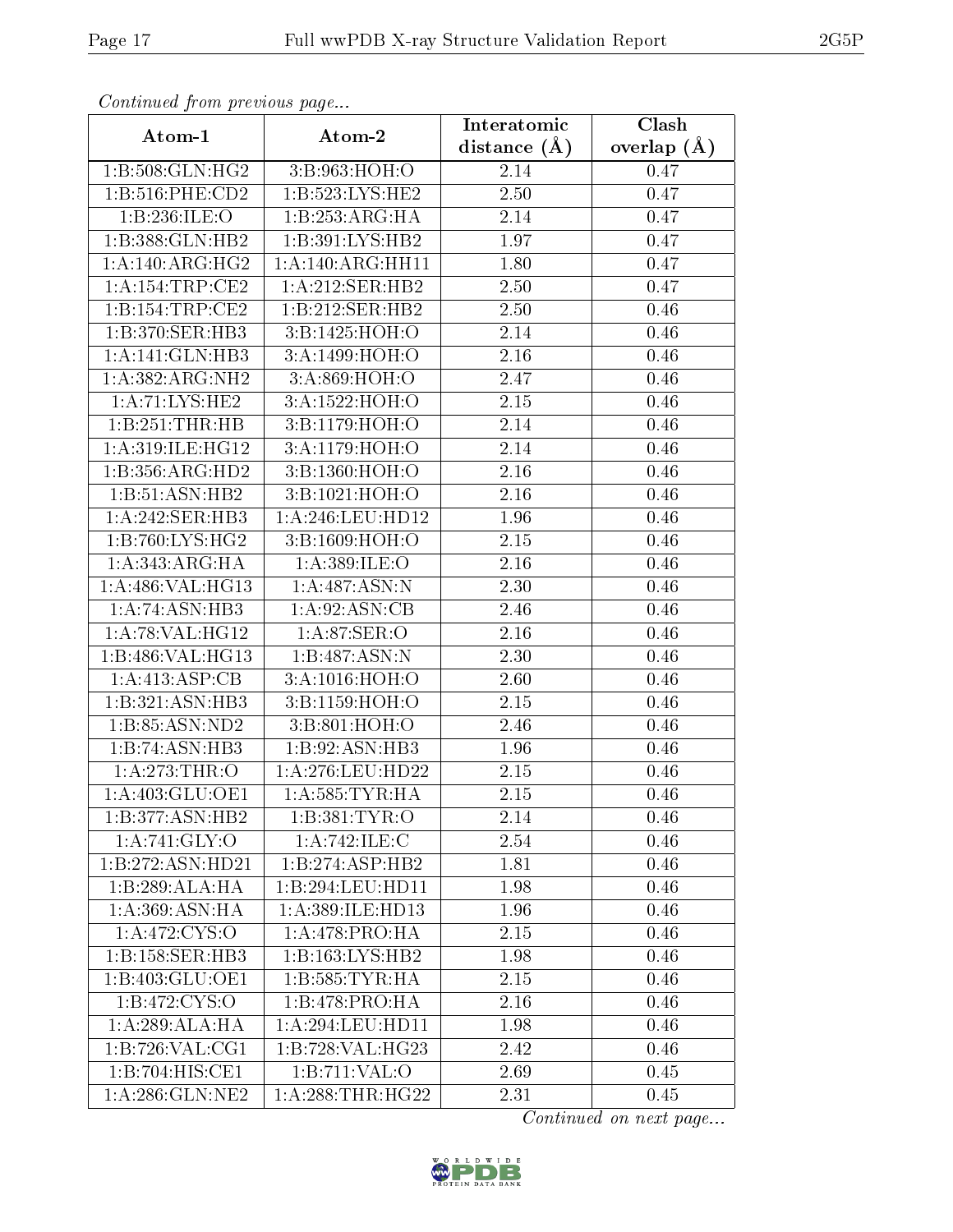| Continuea from previous page |                              | Interatomic       | $\overline{\text{Clash}}$ |
|------------------------------|------------------------------|-------------------|---------------------------|
| Atom-1                       | Atom-2                       | distance $(A)$    | overlap $(A)$             |
| 1:B:183:TYR:CD1              | 1:B:276:LEU:HB3              | 2.50              | 0.45                      |
| 1:B:310:ARG:HG3              | 1:B:329:ASP:OD1              | $\overline{2.16}$ | 0.45                      |
| 1: A: 136: ASP: CG           | 1: A: 139: LYS: HG2          | 2.36              | 0.45                      |
| 1: A:672: GLY: HA2           | 3:A:1020:HOH:O               | 2.16              | 0.45                      |
| 1:B:74:ASN:HB3               | 1: B:92: ASN:CB              | 2.46              | 0.45                      |
| 1:A:336:ARG:NH1              | 3:A:1422:HOH:O               | 2.49              | 0.45                      |
| 1: A:393:ASP:HB2             | 3:A:1121:HOH:O               | 2.16              | $0.45\,$                  |
| 1:A:726:VAL:CG1              | 1:A:728:VAL:HG23             | 2.43              | 0.45                      |
| 1:B:92:ASN:N                 | 1:B:92:ASN:HD22              | 2.14              | 0.45                      |
| 1: A:39: SER: N              | 3:A:1068:HOH:O               | 2.50              | 0.45                      |
| 1:B:293:MET:HG3              | 1:B:298:HIS:CB               | 2.47              | 0.45                      |
| 1: A:293:MET:HG3             | $1:A:298:\overline{HIS:CB}$  | 2.47              | 0.45                      |
| 1:A:55:LEU:HD23              | 1: A:500:LEU:CD2             | 2.46              | 0.45                      |
| 1: A:622: LYS: HD3           | 3:A:1138:HOH:O               | 2.16              | 0.45                      |
| 1:B:451:PRO:HD2              | 3:B:1556:HOH:O               | 2.17              | 0.45                      |
| 1:B:532:PRO:O                | $1:B:533:HIS:H\overline{B2}$ | 2.17              | 0.45                      |
| 1: B:741: GLY:O              | 1:B:742:ILE:C                | 2.55              | 0.45                      |
| 1:A:392:LYS:HE3              | 3:A:1518:HOH:O               | 2.16              | 0.45                      |
| 1: A:528:MET:HE1             | 1:A:530:LEU:HD21             | 1.97              | 0.45                      |
| 1:B:140:ARG:HH11             | 1:B:140:ARG:HG2              | 1.82              | 0.45                      |
| 1:B:343:ARG:HD2              | 3:B:873:HOH:O                | 2.16              | 0.45                      |
| 1:B:392:LYS:HE3              | 3:B:1593:HOH:O               | 2.16              | 0.45                      |
| 1:B:75:ASN:HB3               | 1:B:92:ASN:N                 | 2.32              | 0.45                      |
| 1:A:243:ASP:HB3              | 3:A:920:HOH:O                | 2.17              | 0.45                      |
| 1:B:325:MET:O                | 1:B:344:GLN:HA               | 2.17              | 0.45                      |
| 1:B:379:GLU:HG2              | 3:Bi:1440:HOH:O              | 2.17              | 0.45                      |
| 1:B:761:GLN:HB3              | 1:B:761:GLN:HE21             | 1.60              | 0.45                      |
| 1: A:415: LEU: C             | 1: A: 415: LEU: HD13         | 2.37              | 0.45                      |
| 1:B:597:ARG:HG3              | 1: B:600:THR:HG21            | 1.99              | 0.45                      |
| 1:B:78:VAL:HG12              | 1:B:87:SER:O                 | 2.17              | 0.45                      |
| 1:A:684:ARG:NH1              | 3:A:1107:HOH:O               | 2.51              | 0.44                      |
| 1: A:158: SER:HB3            | 1: A: 163: LYS: HB2          | 1.99              | 0.44                      |
| 1: B:60:LEU:C                | 1:B:60:LEU:HD12              | 2.37              | 0.44                      |
| 1: A: 152: THR: HG21         | 1:A:155:VAL:HG22             | 2.00              | 0.44                      |
| 1: A: 183: TYR: CD1          | 1: A:276:LEU:HB3             | 2.52              | 0.44                      |
| 1: A:193: ILE: CG2           | 1:A:194:ILE:HD12             | 2.44              | 0.44                      |
| 1: A:310:ARG:HG3             | 1: A:329: ASP:OD1            | 2.18              | 0.44                      |
| 1: A:597: ARG: HG3           | 1: A:600:THR:HG21            | 1.99              | 0.44                      |
| 1: A:664:SER:HB2             | 1:A:668:GLU:OE2              | 2.18              | 0.44                      |
| 1:B:440:THR:O                | 1:B:440:THR:HG22             | 2.18              | 0.44                      |
| 1:B:466:LYS:HE2              | 3:B:1483:HOH:O               | 2.17              | 0.44                      |

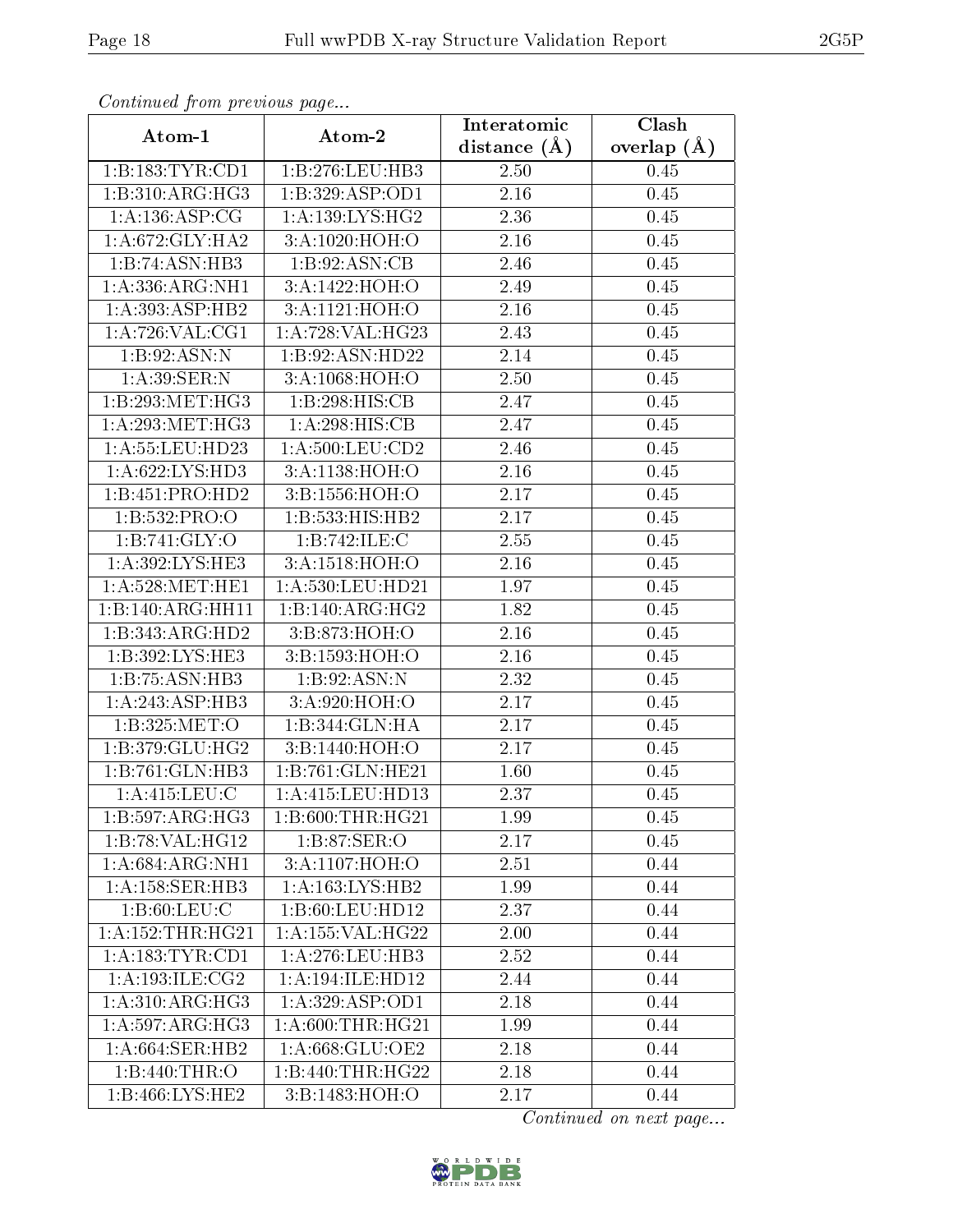| Commuca from previous page   |                                                 | Interatomic       | Clash           |
|------------------------------|-------------------------------------------------|-------------------|-----------------|
| Atom-1                       | Atom-2                                          | distance $(A)$    | overlap $(\AA)$ |
| 1:B:336:ARG:HB2              | 3:B:1586:HOH:O                                  | 2.17              | 0.44            |
| 1:B:495:GLU:HA               | 3:B:1256:HOH:O                                  | 2.17              | 0.44            |
| 1:B:165:ALA:HB2              | 1: B:216:TRP: CZ2                               | 2.53              | 0.44            |
| 1:B:310:ARG:NH1              | 1:B:329:ASP:OD1                                 | 2.51              | 0.44            |
| 1:A:310:ARG:NH1              | 1: A:329: ASP:OD1                               | 2.50              | 0.44            |
| 1:A:327:ILE:HB               | 1:A:343:ARG:HB3                                 | 1.99              | 0.44            |
| $1: A:516:$ PHE: $CD2$       | 1: A:523: LYS: HB2                              | 2.53              | 0.44            |
| 1:A:165:ALA:HB2              | 1: A:216:TRP: CZ2                               | 2.53              | 0.44            |
| 1:A:334:SER:HB3              | 1: A: 336: ARG: HE                              | 1.83              | 0.44            |
| 1: A:414:TYR:HA              | 1: A: 436: LEU: HD13                            | 1.99              | 0.44            |
| 1: A: 156: THR: HG21         | 1:A:214:LEU:HD11                                | 1.98              | 0.44            |
| 1:B:156:THR:HG21             | 1:B:214:LEU:HD11                                | 2.00              | 0.44            |
| 1:B:308:GLN:HG2              | 3:B:1349:HOH:O                                  | 2.17              | 0.44            |
| 1:A:125:ARG:HG3              | 1:A:125:ARG:O                                   | 2.16              | 0.43            |
| 1: A:317: ARG:HD3            | 3:A:1424:HOH:O                                  | 2.19              | 0.43            |
| 1: A:325: MET:O              | 1:A:344:GLN:HA                                  | 2.17              | 0.43            |
| 1: A:92: ASN: N              | 1:A:92:ASN:ND2                                  | 2.66              | 0.43            |
| 1:B:125:ARG:O                | 1:B:125:ARG:HG3                                 | 2.18              | 0.43            |
| 1:B:343:ARG:HG3              | 3:B:1247:HOH:O                                  | 2.16              | 0.43            |
| 1:B:39:SER:O                 | 1:B:40:ARG:O                                    | 2.36              | 0.43            |
| $1: B:516:$ PHE:CD2          | 1:B:523:LYS:HB2                                 | 2.53              | 0.43            |
| 1:B:718:GLN:NE2              | 1:B:718:GLN:HA                                  | 2.33              | 0.43            |
| 1:B:54:ARG:HB2               | 1:B:54:ARG:HE                                   | 1.51              | 0.43            |
| 1:A:75:ASN:HB3               | 1: A:92: ASN:N                                  | 2.33              | 0.43            |
| 1: A:60: LEU: C              | 1: A:60:LEU:HD12                                | 2.38              | 0.43            |
| 1:A:194:ILE:N                | 1:A:194:ILE:HD12                                | $\overline{2}.34$ | 0.43            |
| 1:B:145:GLU:HG3              | 3:B:1262:HOH:O                                  | 2.18              | 0.43            |
| 1:B:334:SER:HB3              | 1:B:336:ARG:HE                                  | 1.84              | 0.43            |
| 1:A:160:VAL:HG23             | 1:A:161:GLY:N                                   | 2.34              | 0.43            |
| 1: B: 56: LYS: HG2           | 3:B:1579:HOH:O                                  | 2.18              | 0.43            |
| 1: A:203:TYR:HA              | $1:\!A:\!207:\!V\!AL:\!\overline{\mathrm{CG1}}$ | 2.48              | 0.43            |
| 1:B:285:ILE:N                | 1:B:285:ILE:HD12                                | 2.34              | 0.43            |
| 1:A:388:GLN:HB2              | $1:A:391:LY\overline{S:HB2}$                    | 2.01              | 0.43            |
| 1:A:40:ARG:HG3               | 3:A:1037:HOH:O                                  | 2.18              | 0.43            |
| 1: A:510:PRO:H <sub>D3</sub> | 1: A:569: SER:HB2                               | 2.01              | 0.43            |
| 1:A:72:GLN:HB2               | 1:A:75:ASN:O                                    | 2.19              | 0.43            |
| 1:B:39:SER:O                 | 1:B:508:GLN:NE2                                 | 2.51              | 0.43            |
| 1:B:712:HIS:HB3              | $3:B:771:\overline{HOH:O}$                      | 2.18              | 0.43            |
| 1:A:378:GLU:HB3              | 3:A:1492:HOH:O                                  | 2.19              | 0.42            |
| 1:A:57:LEU:HD23              | 3:A:866:HOH:O                                   | 2.18              | 0.42            |
| 1: A:661:TYR:CE2             | 3:A:1462:HOH:O                                  | 2.56              | 0.42            |

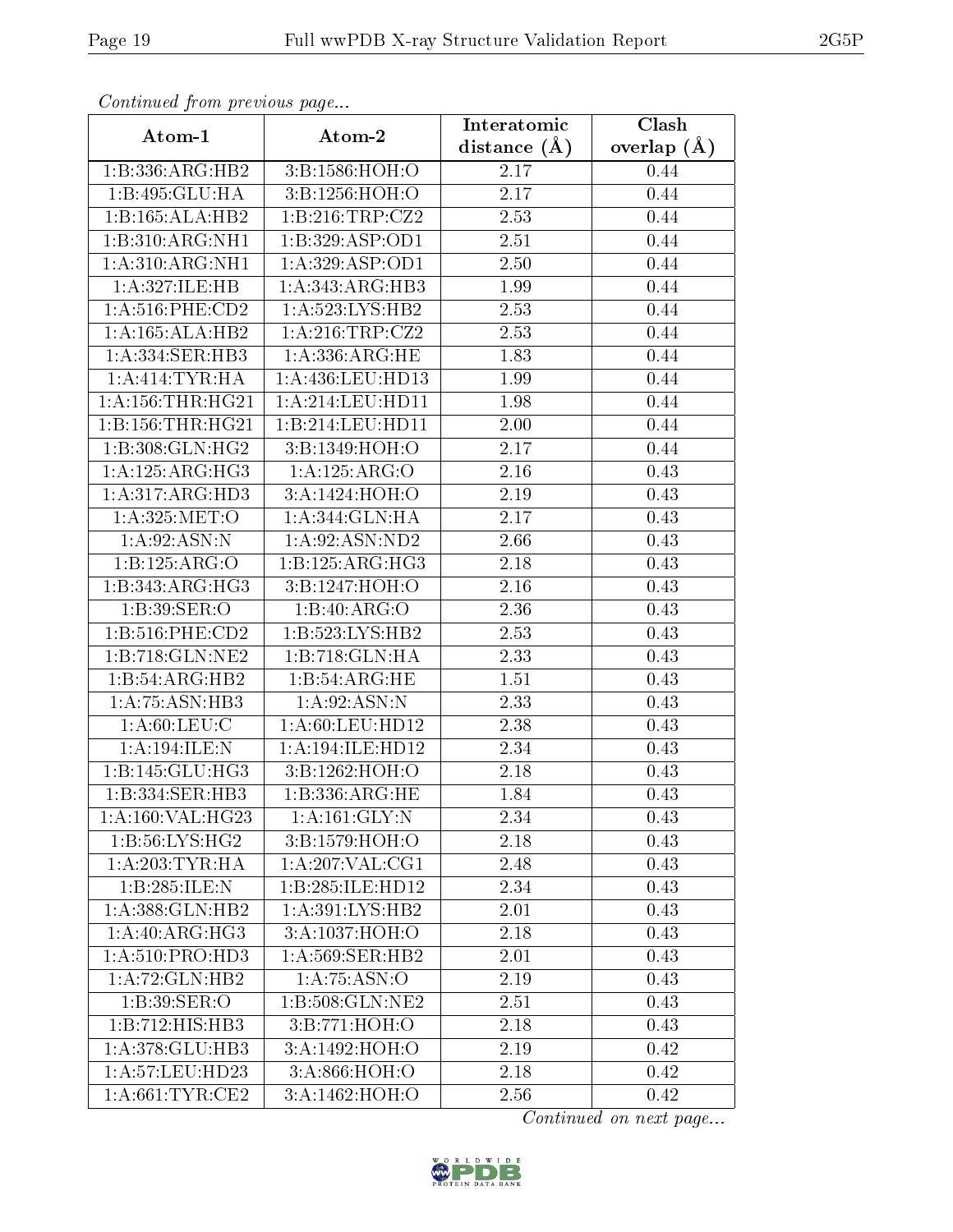| Commuca from previous page |                     | Interatomic       | Clash         |
|----------------------------|---------------------|-------------------|---------------|
| Atom-1                     | Atom-2              | distance $(A)$    | overlap $(A)$ |
| 1:A:39:SER:O               | 1: A:508: GLN: NE2  | 2.52              | 0.42          |
| 1:B:71:LYS:HB2             | 3:B:1558:HOH:O      | 2.19              | 0.42          |
| 1:A:280:THR:HG23           | 3:A:816:HOH:O       | 2.20              | 0.42          |
| 1:B:193:ILE:CG2            | 1:B:194:ILE:HD12    | 2.43              | 0.42          |
| 1:A:147:ARG:HD3            | 3:A:1495:HOH:O      | $2.19\,$          | 0.42          |
| 1: A: 343: ARG: HD2        | 3:A:1137:HOH:O      | 2.19              | 0.42          |
| 1: A:440:THR:O             | 1: A:440:THR:HG22   | 2.20              | 0.42          |
| 1: A:63: ILE: CG2          | 1: A:69:LEU:HG      | 2.49              | 0.42          |
| 1: B: 617: GLY:N           | 3:B:1210:HOH:O      | 2.37              | 0.42          |
| 1:B:414:TYR:HA             | 1:B:436:LEU:HD13    | 2.02              | 0.42          |
| 1:B:664:SER:HB2            | 1:B:668:GLU:OE2     | 2.19              | 0.42          |
| 1:B:110:ASP:C              | 1:B:112:GLN:H       | 2.23              | 0.42          |
| 1:B:415:LEU:C              | 1:B:415:LEU:HD13    | 2.40              | 0.42          |
| 1:B:446:SER:HB2            | 1:B:457:TYR:CE1     | 2.54              | 0.42          |
| 1:B:616:MET:HE3            | 1:B:618:PHE:HZ      | 1.84              | 0.42          |
| 1:B:658:ARG:HG2            | 1: B: 661: TYR: CD2 | 2.53              | 0.42          |
| 1:B:236:ILE:CG2            | 1:B:254:VAL:HG13    | 2.50              | 0.42          |
| 1:A:319:ILE:HD12           | 3:A:1020:HOH:O      | 2.19              | 0.42          |
| 1:A:41:LYS:HG3             | 3:A:1149:HOH:O      | 2.18              | 0.42          |
| 1:A:471:ARG:NH2            | 3: A:1508:HOH:O     | 2.53              | 0.42          |
| 1: A:614: SER: HB2         | 1:A:621:ASN:HB3     | 2.01              | 0.42          |
| 1:B:123:GLN:HG2            | 1:B:124:TRP:CD2     | $2.55\,$          | 0.42          |
| 1:B:510:PRO:HD3            | 1:B:569:SER:HB2     | 2.02              | 0.42          |
| 1: A:116: LEU:O            | 1: A: 132: TYR: HA  | $\overline{2}.20$ | 0.42          |
| 1:A:258:LYS:HD2            | 1:B:247:GLN:HG2     | 2.02              | 0.42          |
| 1: A: 186: THR: HG21       | 1:A:196:ASN:CB      | <b>2.50</b>       | 0.42          |
| 1:A:207:VAL:HG22           | 1:A:208:PHE:N       | 2.35              | 0.42          |
| 1: A:248:TYR:HA            | 1: A:249: PRO:HD3   | 1.96              | 0.42          |
| 1: A: 351: THR: HG21       | 3:A:1369:HOH:O      | 2.19              | 0.42          |
| 1: A:64:SER:HA             | 1:A:463:LYS:HG3     | 2.02              | 0.42          |
| 1:B:152:THR:HG21           | 1:B:155:VAL:H G22   | 2.01              | 0.42          |
| 1:B:325:MET:CE             | 1:B:327:ILE:HDI1    | 2.50              | $0.42\,$      |
| 1: A: 123: GLN: HG2        | 1:A:124:TRP:CD2     | 2.55              | 0.41          |
| 1:A:325:MET:CE             | 1:A:327:ILE:HD11    | 2.49              | 0.41          |
| 1:A:736:THR:HG23           | 3:B:797:HOH:O       | 2.20              | 0.41          |
| 1:B:289:ALA:CB             | 1:B:290:PRO:CA      | 2.80              | 0.41          |
| 1:A:214:LEU:HD12           | 3:A:1097:HOH:O      | 2.19              | 0.41          |
| 1:B:159:PRO:HD3            | 1: B:216:TRP:HB3    | 2.02              | 0.41          |
| 1:B:514:LEU:HD22           | 1: B:525: TRP:CE3   | 2.55              | 0.41          |
| 1: A:236: ILE: CG2         | 1:A:254:VAL:HG13    | 2.50              | 0.41          |
| 1:A:401:THR:HG22           | 3:A:1355:HOH:O      | 2.20              | 0.41          |

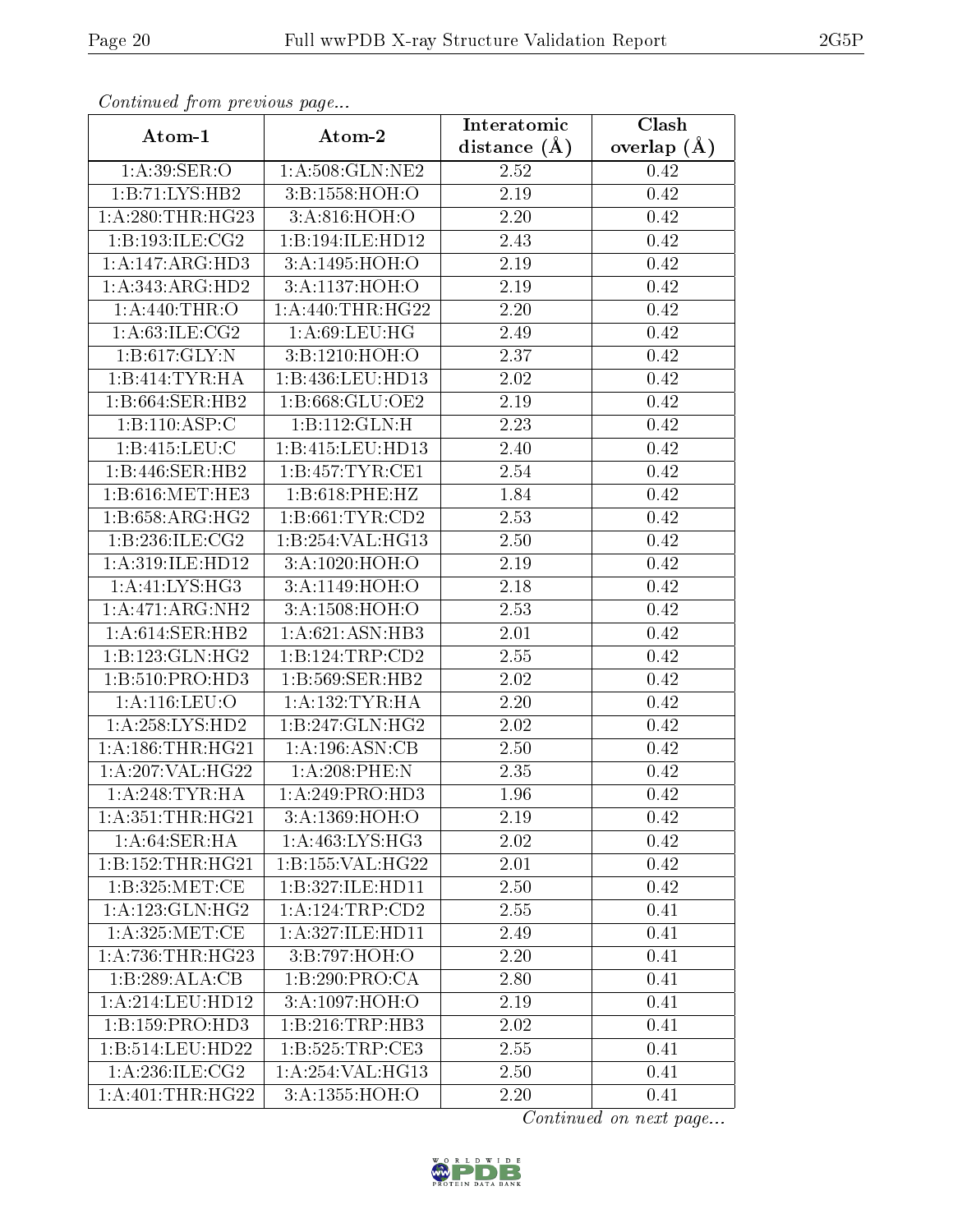| Continuea from previous page |                     | Interatomic       | Clash           |
|------------------------------|---------------------|-------------------|-----------------|
| Atom-1                       | Atom-2              | distance $(A)$    | overlap $(\AA)$ |
| 1: A:446: SER: HB2           | 1: A:457: TYR: CE1  | 2.55              | 0.41            |
| 1:A:690:SER:HA               | 3:A:1375:HOH:O      | 2.19              | 0.41            |
| 1:B:150:ASN:ND2              | 3:B:885:HOH:O       | 2.50              | 0.41            |
| 1:B:194:ILE:HD12             | 1:B:194:ILE:N       | 2.35              | 0.41            |
| 1:B:616:MET:HE3              | 1: B:618: PHE: CZ   | 2.55              | 0.41            |
| 1:B:63:ILE:CG2               | 1: B:69: LEU: HG    | 2.51              | 0.41            |
| 1:B:72:GLN:HB2               | 1:B:75:ASN:O        | 2.19              | 0.41            |
| 1:A:105:TYR:HB2              | 3:A:1522:HOH:O      | 2.19              | 0.41            |
| 1:B:614:SER:HB2              | 1:B:621:ASN:HB3     | 2.01              | 0.41            |
| 1:A:579:ASP:HB3              | 1: A:583: SER:OG    | $\overline{2.20}$ | 0.41            |
| 1:B:203:TYR:HA               | 1:B:207:VAL:CG1     | 2.51              | 0.41            |
| 1:B:207:VAL:HG22             | 1:B:208:PHE:N       | 2.34              | 0.41            |
| 1:B:219:ASN:ND2              | 3:B:944:HOH:O       | 2.52              | 0.41            |
| 1:B:377:ASN:HB2              | 1:B:381:TYR:H       | 1.86              | 0.41            |
| 1:B:343:ARG:HA               | 1:B:389:ILE:O       | 2.20              | 0.41            |
| 1:B:55:LEU:HD23              | 1:B:500:LEU:HD22    | 2.02              | 0.41            |
| 1:B:612:GLN:HE21             | 1:B:612:GLN:HB3     | 1.67              | 0.41            |
| 1:A:193:ILE:HG22             | 1:A:194:ILE:CD1     | 2.46              | 0.41            |
| 1:A:159:PRO:HD3              | 1:A:216:TRP:HB3     | 2.02              | 0.41            |
| 1:A:272:ASN:HD21             | 1:A:274:ASP:HB2     | 1.85              | 0.41            |
| 1:A:514:LEU:HD22             | 1:A:525:TRP:CE3     | 2.54              | 0.41            |
| 1:A:588:ASP:O                | 1:A:592:HIS:HB2     | 2.21              | 0.41            |
| 1:A:125:ARG:HG2              | 1: A: 126: HIS: NE2 | 2.35              | 0.41            |
| 1:A:381:TYR:HB2              | 3:A:922:HOH:O       | 2.21              | 0.41            |
| 1:B:160:VAL:HG23             | 1:B:161:GLY:N       | 2.35              | 0.41            |
| 1:A:418:ILE:HD13             | 1:A:431:LEU:HA      | 2.03              | 0.41            |
| 1:B:317:ARG:HG2              | 3:B:857:HOH:O       | 2.19              | 0.41            |
| 1:B:528:MET:HE2              | 1:B:528:MET:HB3     | 1.85              | 0.41            |
| 1:A:140:ARG:HG2              | 1:A:140:ARG:NH1     | 2.36              | 0.41            |
| 1: A: 365: THR: HG22         | 3:A:1459:HOH:O      | 2.20              | 0.41            |
| 1: A:111: GLY:O              | 1:A:137:LEU:HD12    | 2.22              | 0.40            |
| 1: A:166:TYR:HE2             | 3:A:912:HOH:O       | 2.03              | 0.40            |
| 1:A:535:ASP:OD1              | 1: A: 537: SER: HB2 | 2.22              | 0.40            |
| 1: A:65:ASP:HB3              | 1: A:66: HIS: CE1   | 2.57              | 0.40            |
| 1:B:116:LEU:O                | 1:B:132:TYR:HA      | 2.20              | 0.40            |
| 1:B:546:VAL:HG22             | 1:B:547:TYR:N       | 2.34              | 0.40            |
| 1:B:92:ASN:HD22              | 1:B:93:SER:N        | 2.18              | 0.40            |
| 1: B:92: ASN:N               | 1:B:92:ASN:ND2      | 2.69              | 0.40            |
| 1: A:658:ARG:HB2             | 1: A:687:THR:HG22   | 2.04              | 0.40            |
| 1:A:92:ASN:HD22              | 1: A:93: SER: N     | 2.19              | 0.40            |
| 1:B:291:ALA:O                | 1:B:295:ILE:HG23    | 2.22              | 0.40            |

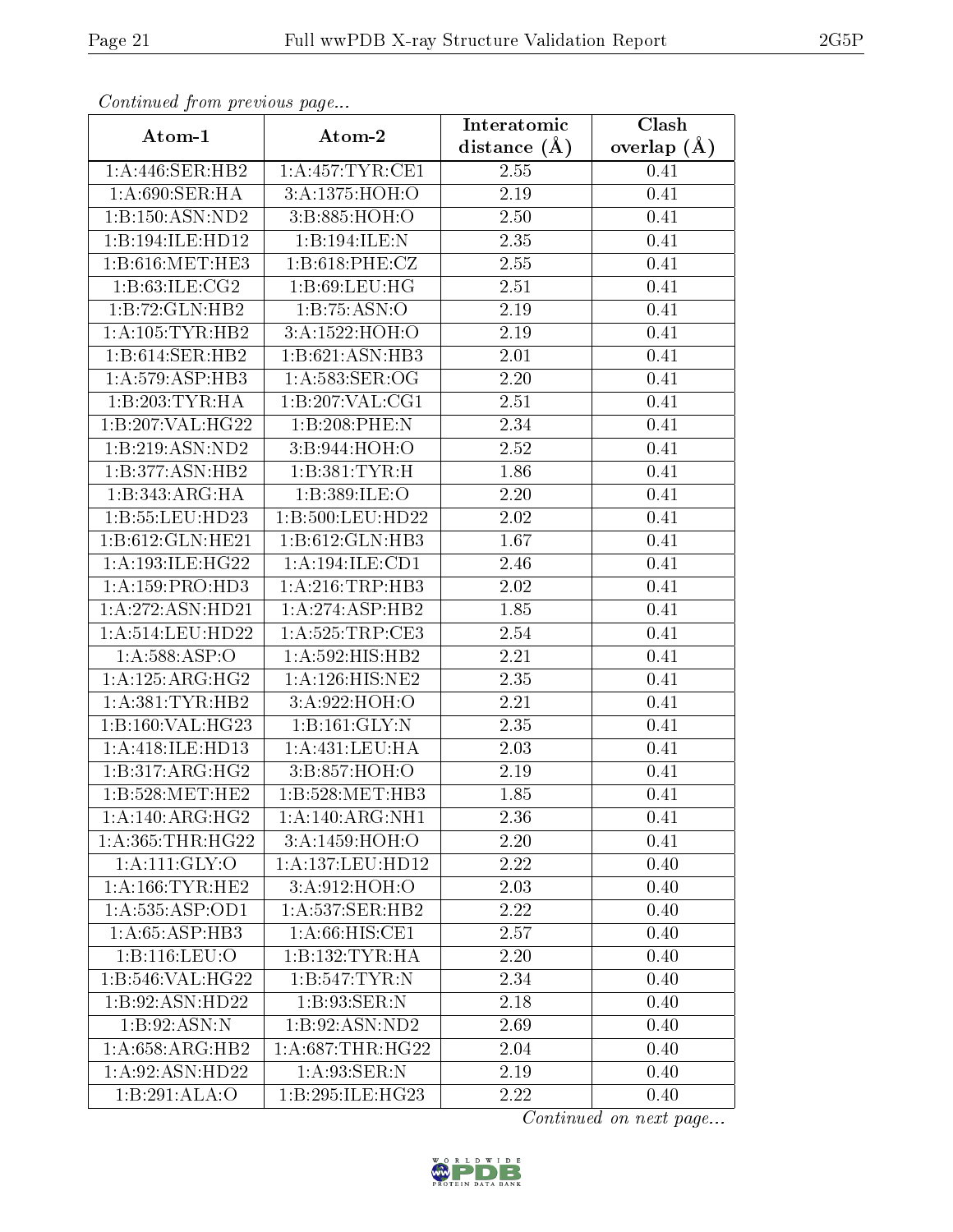| Atom-1                     | Atom-2              | Interatomic<br>distance $(A)$ | Clash<br>overlap $(A)$ |  |
|----------------------------|---------------------|-------------------------------|------------------------|--|
| 1:B:410:LEU:HD13           | 1:B:415:LEU:CD2     | 2.42                          | 0.40                   |  |
| $1:B:677:GL\overline{U:N}$ | 1:B:677:GLU:CD      | 2.73                          | 0.40                   |  |
| 1:A:177:GLU:HA             | 1:A:178:PRO:HD3     | 1.98                          | 0.40                   |  |
| 1: A:236: ILE: HG23        | 1: A:254: VAL: HG13 | 2.03                          | 0.40                   |  |
| 1: B:62:TRP:CG             | 1:B:462:SER:HA      | 2.57                          |                        |  |

There are no symmetry-related clashes.

## 5.3 Torsion angles (i)

#### 5.3.1 Protein backbone (i)

In the following table, the Percentiles column shows the percent Ramachandran outliers of the chain as a percentile score with respect to all X-ray entries followed by that with respect to entries of similar resolution.

The Analysed column shows the number of residues for which the backbone conformation was analysed, and the total number of residues.

| Mol | Chain | Analysed            | Favoured     | Allowed<br>$\vert$ Outliers |           | Percentiles |               |  |
|-----|-------|---------------------|--------------|-----------------------------|-----------|-------------|---------------|--|
|     |       | $724/726$ $(100\%)$ | 680 (94%)    | 39 (5%)                     | $5(1\%)$  | 22          | 32            |  |
|     |       | $724/726$ $(100\%)$ | 682 (94%)    | 36(5%)                      | 6 $(1%)$  | 19          | <sup>29</sup> |  |
| All | All   | $1448/1452$ (100%)  | $1362(94\%)$ | 75 (5%)                     | $11(1\%)$ | 19          | <sup>29</sup> |  |

All (11) Ramachandran outliers are listed below:

| Mol          | Chain | Res | Type         |
|--------------|-------|-----|--------------|
| $\mathbf{1}$ | А     | 40  | $\rm{ARG}$   |
| 1            | А     | 278 | SER          |
| 1            | В     | 40  | $\rm{ARG}$   |
| 1            | В     | 278 | SER          |
| 1            | А     | 289 | ALA          |
| 1            | А     | 342 | ALA          |
| $\mathbf{1}$ | B     | 289 | ALA          |
| 1            | В     | 342 | ALA          |
| 1            | A     | 320 | <b>GLN</b>   |
| 1            | В     | 320 | $_{\rm GLN}$ |
|              | R     | 389 | ILE          |

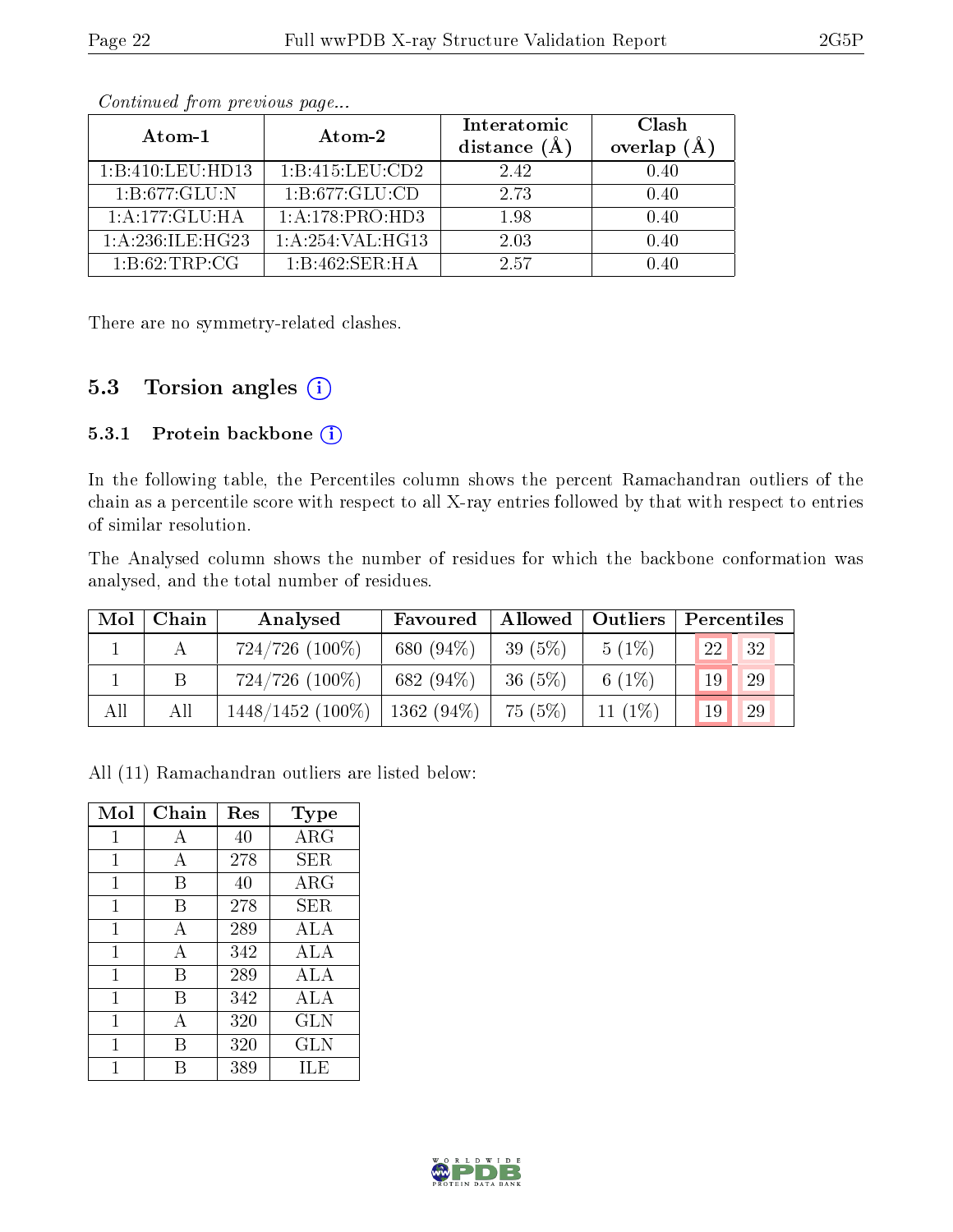#### 5.3.2 Protein sidechains (i)

In the following table, the Percentiles column shows the percent sidechain outliers of the chain as a percentile score with respect to all X-ray entries followed by that with respect to entries of similar resolution.

The Analysed column shows the number of residues for which the sidechain conformation was analysed, and the total number of residues.

| Mol | Chain | Analysed            | Rotameric   Outliers |            | Percentiles   |    |  |
|-----|-------|---------------------|----------------------|------------|---------------|----|--|
|     |       | $651/651$ (100\%)   | 615 $(94\%)$         | 36 $(6%)$  | 21            | 35 |  |
|     | B     | $651/651$ (100%)    | 615 $(94\%)$         | 36 $(6\%)$ | <sup>21</sup> | 35 |  |
| All | All   | $1302/1302$ (100\%) | $1230(94\%)$         | 72 (6\%)   | 21            | 35 |  |

All (72) residues with a non-rotameric sidechain are listed below:

| Mol            | $\overline{\text{Chain}}$                                               | Res              | Type                            |
|----------------|-------------------------------------------------------------------------|------------------|---------------------------------|
| $\mathbf{1}$   | $\overline{\rm A}$                                                      | 40               | $\rm{ARG}$                      |
| $\overline{1}$ | $\overline{A}$                                                          | $\overline{90}$  | LEU                             |
| $\overline{1}$ | $\overline{A}$                                                          | 92               | <b>ASN</b>                      |
| $\overline{1}$ | $\overline{A}$                                                          | 141              | $\overline{\text{GLN}}$         |
| $\overline{1}$ |                                                                         | 147              | $\overline{\rm{ARG}}$           |
| $\overline{1}$ |                                                                         | 170              | <b>ASN</b>                      |
| $\overline{1}$ | $\frac{\overline{A}}{\overline{A}}$ $\frac{\overline{A}}{\overline{A}}$ | $\overline{207}$ | $\overline{\text{VAL}}$         |
| $\overline{1}$ |                                                                         | 230              | <b>ASP</b>                      |
| $\mathbf{1}$   |                                                                         | 246              | LEU                             |
| $\overline{1}$ | $\overline{A}$                                                          | 253              | $\overline{\text{ARG}}$         |
| $\overline{1}$ | $\frac{\overline{A}}{\overline{A}}$                                     | 254              | <b>VAL</b>                      |
| $\overline{1}$ |                                                                         | 272              | $\overline{\text{ASN}}$         |
| $\overline{1}$ | $\frac{\overline{A}}{\overline{A}}$                                     | $276\,$          | LEU                             |
| $\overline{1}$ |                                                                         | $\overline{303}$ | $\overline{\text{VAL}}$         |
| $\overline{1}$ |                                                                         | $\overline{313}$ | LEU                             |
| $\overline{1}$ | $\frac{\overline{A}}{\overline{A}}$                                     | $\overline{341}$ | <b>VAL</b>                      |
| $\overline{1}$ |                                                                         | 388              | $\overline{\text{GLN}}$         |
| $\mathbf{1}$   |                                                                         | 392              | $\overline{\text{LYS}}$         |
| $\overline{1}$ | $\overline{A}$                                                          | 448              | $\overline{\text{GLU}}$         |
| $\overline{1}$ | $\overline{A}$                                                          | 472              | $\overline{\text{C} \text{YS}}$ |
| $\overline{1}$ | $\frac{\overline{A}}{\overline{A}}$                                     | 482              | $\overline{\text{LEU}}$         |
| $\overline{1}$ |                                                                         | $\overline{514}$ | LEU                             |
| $\mathbf{1}$   | $\overline{A}$                                                          | 536              | $\overline{\text{LYS}}$         |
| $\overline{1}$ | $\overline{A}$                                                          | 537              | $\overline{\text{SER}}$         |
| $\overline{1}$ | $\overline{A}$                                                          | 543              | LEU                             |
| $\overline{1}$ | $\overline{A}$                                                          | 561              | $\overline{\text{LEU}}$         |
| $\overline{1}$ | $\overline{\rm A}$                                                      | 581              | $\overline{\rm{ARG}}$           |

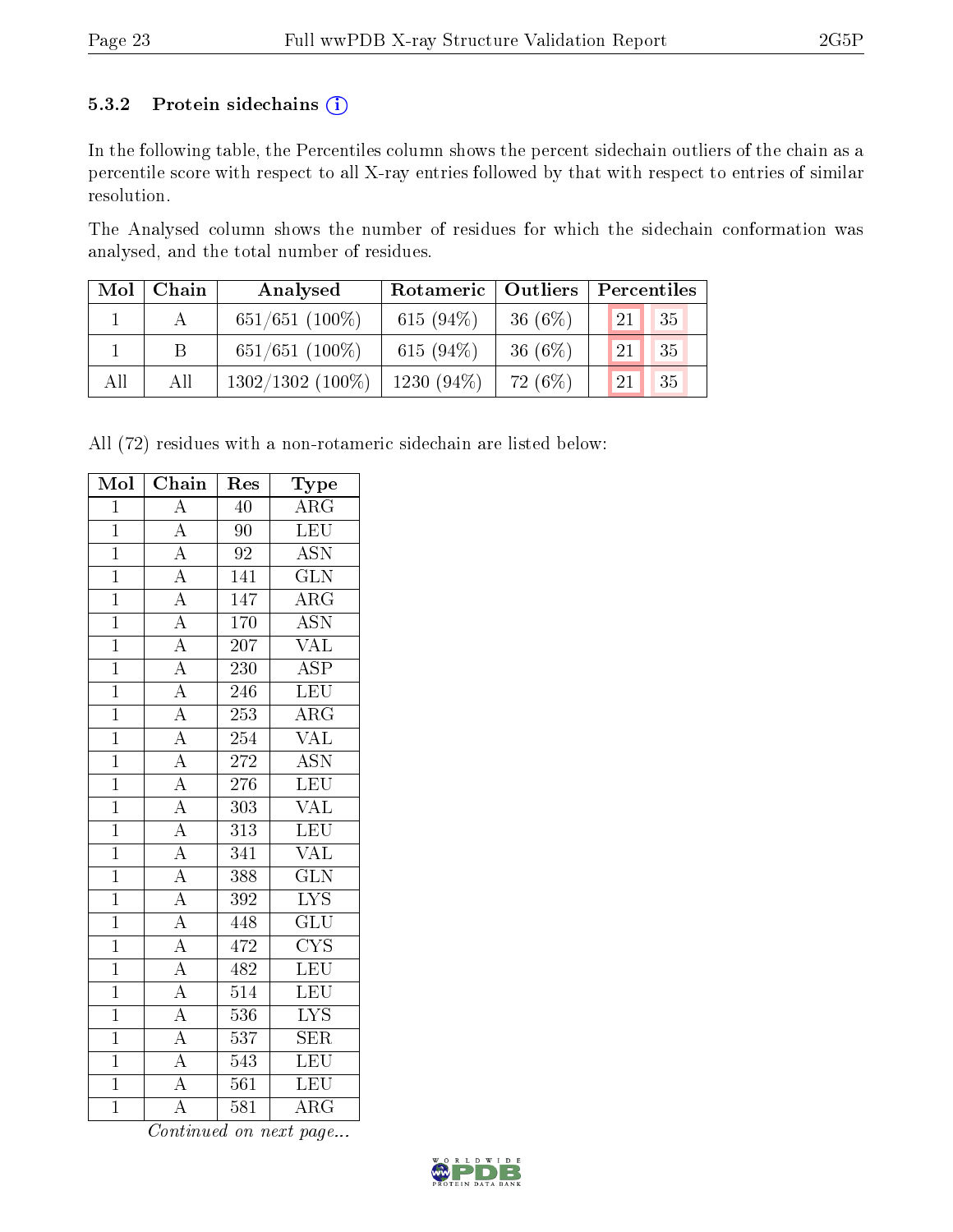| Mol            | $\overline{\text{Chain}}$ | Res              | $\overline{\phantom{a}}$<br>Type |
|----------------|---------------------------|------------------|----------------------------------|
| $\mathbf{1}$   | $\overline{\rm A}$        | 603              | <b>VAL</b>                       |
| $\mathbf 1$    | $\overline{A}$            | 616              | MET                              |
| $\mathbf{1}$   | $\overline{A}$            | 658              | $\overline{\rm{ARG}}$            |
| $\overline{1}$ | $\overline{A}$            | 679              | <b>ASN</b>                       |
| $\overline{1}$ | $\frac{\overline{A}}{A}$  | 689              | $\overline{\text{MET}}$          |
| $\mathbf{1}$   |                           | 701              | <b>LEU</b>                       |
| $\mathbf{1}$   | $\frac{\overline{A}}{A}$  | 702              | LEU                              |
| $\mathbf{1}$   |                           | $\overline{7}36$ | <b>THR</b>                       |
| $\mathbf{1}$   | $\overline{A}$            | 761              | $\overline{\text{GLN}}$          |
| $\overline{1}$ | $\overline{\mathrm{B}}$   | 40               | $\overline{\rm{ARG}}$            |
| $\mathbf{1}$   | B                         | $\overline{90}$  | LEU                              |
| $\mathbf{1}$   | $\overline{\mathrm{B}}$   | 92               | $\overline{\mathrm{ASN}}$        |
| $\mathbf{1}$   | $\overline{\mathrm{B}}$   | 141              | $\overline{\text{GLN}}$          |
| $\overline{1}$ | B                         | 147              | $\rm{ARG}$                       |
| $\overline{1}$ | $\overline{\mathrm{B}}$   | 170              | $\overline{\mathrm{ASN}}$        |
| $\mathbf{1}$   | $\overline{\mathrm{B}}$   | 207              | <b>VAL</b>                       |
| $\overline{1}$ | $\overline{\mathrm{B}}$   | 230              | $\overline{\text{ASP}}$          |
| $\mathbf{1}$   | B                         | 246              | <b>LEU</b>                       |
| $\overline{1}$ | $\overline{\mathrm{B}}$   | 253              | $\overline{\rm{ARG}}$            |
| $\overline{1}$ | Β                         | 254              | $\overline{\text{VAL}}$          |
| $\mathbf{1}$   | $\overline{\mathrm{B}}$   | 272              | $\overline{\text{ASN}}$          |
| $\mathbf{1}$   | $\overline{\mathrm{B}}$   | 276              | LEU                              |
| $\mathbf 1$    | $\overline{\mathrm{B}}$   | 303              | $\overline{\text{VAL}}$          |
| $\overline{1}$ | $\overline{\mathrm{B}}$   | 313              | $\overline{\text{LEU}}$          |
| $\mathbf{1}$   | $\overline{\mathrm{B}}$   | 385              | $\overline{\text{CYS}}$          |
| $\mathbf{1}$   | $\overline{\mathrm{B}}$   | 388              | $\overline{\text{GLN}}$          |
| $\mathbf{1}$   | $\overline{\mathrm{B}}$   | 392              | $\overline{\text{LYS}}$          |
| $\mathbf{1}$   | $\overline{\mathrm{B}}$   | 448              | GLU                              |
| $\overline{1}$ | $\overline{\mathrm{B}}$   | 472              | $\overline{\text{CYS}}$          |
| 1              | Β                         | 482              | LEU                              |
| $\mathbf{1}$   | Β                         | 514              | $\mathrm{LEU}$                   |
| $\mathbf 1$    | $\overline{\mathrm{B}}$   | 536              | <b>LYS</b>                       |
| $\mathbf{1}$   | Β                         | 537              | <b>SER</b>                       |
| $\mathbf 1$    | $\overline{\mathrm{B}}$   | 543              | $\overline{\text{LEU}}$          |
| $\mathbf{1}$   | Β                         | 561              | LEU                              |
| $\mathbf{1}$   | $\overline{\mathrm{B}}$   | 581              | $\overline{\rm{ARG}}$            |
| $\mathbf 1$    | $\overline{\mathrm{B}}$   | 603              | <b>VAL</b>                       |
| $\overline{1}$ | B                         | 616              | MET                              |
| $\mathbf 1$    | Β                         | 658              | $\overline{\rm{ARG}}$            |
| $\mathbf{1}$   | $\overline{\rm B}$        | 679              | <b>ASN</b>                       |
| $\mathbf{1}$   | $\overline{\mathrm{B}}$   | 689              | $\overline{\text{MET}}$          |
| $\mathbf{1}$   | Β                         | 701              | LEU                              |

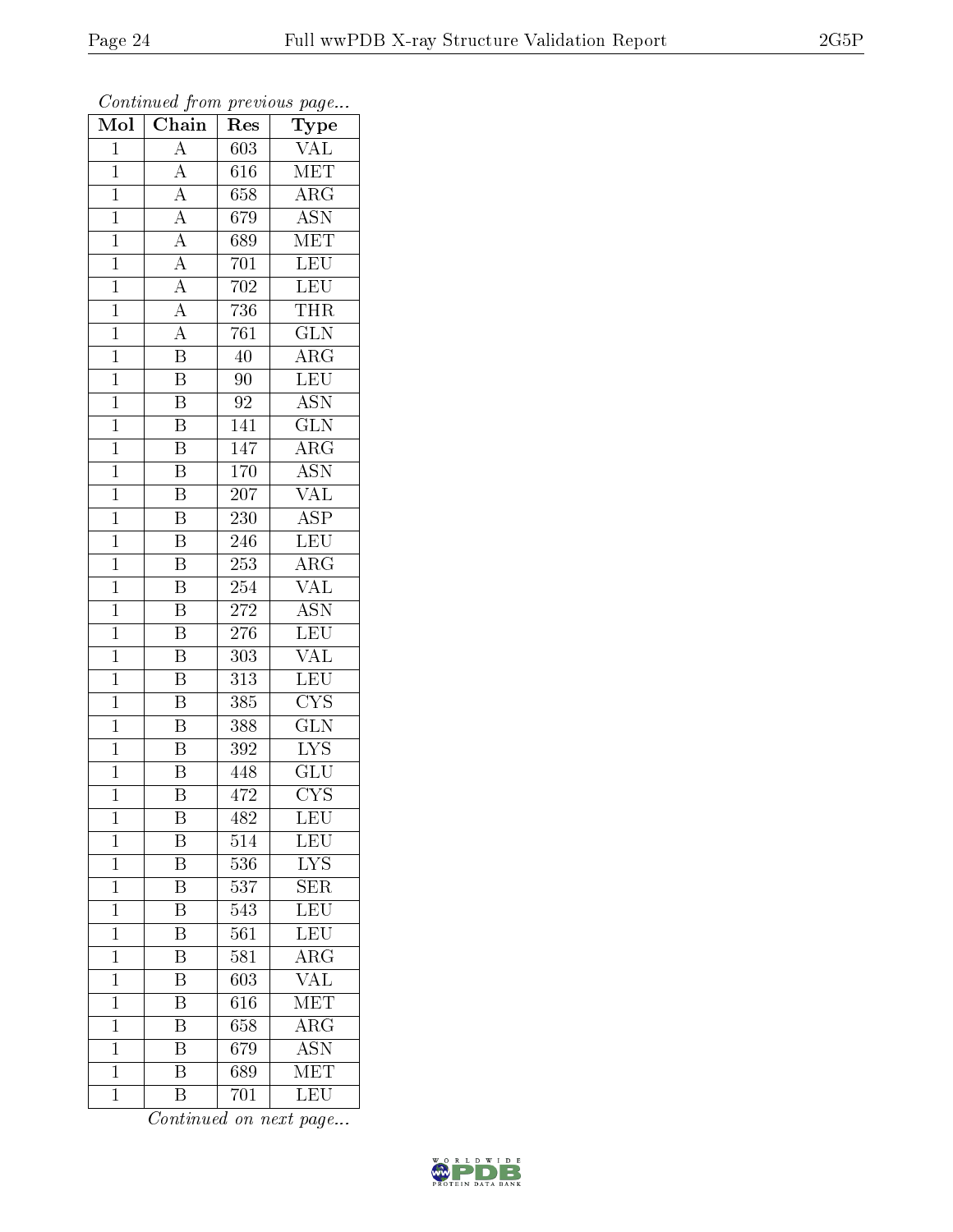Continued from previous page...

| Mol | Chain<br>Res |     | Type  |
|-----|--------------|-----|-------|
|     |              | 702 | L HH. |
|     |              | 736 | 'THR- |
|     |              | 'ና` | 71 N  |

Some sidechains can be flipped to improve hydrogen bonding and reduce clashes. All (50) such sidechains are listed below:

| Mol            | $\overline{\text{Chain}}$                                               | Res              | Type                      |
|----------------|-------------------------------------------------------------------------|------------------|---------------------------|
| $\mathbf 1$    | $\overline{A}$                                                          | 72               | $\overline{G}LN$          |
| $\overline{1}$ | $\overline{A}$                                                          | $\overline{92}$  | <b>ASN</b>                |
| $\overline{1}$ | $\overline{A}$                                                          | 138              | $\overline{\text{ASN}}$   |
| $\overline{1}$ | $\overline{A}$                                                          | <b>169</b>       | $\overline{ASN}$          |
| $\overline{1}$ | $\overline{A}$                                                          | $\overline{170}$ | $\overline{\text{ASN}}$   |
| $\overline{1}$ | $\overline{A}$                                                          | $\overline{247}$ | $\overline{\text{GLN}}$   |
| $\overline{1}$ | $\overline{A}$                                                          | 272              | $\overline{\text{ASN}}$   |
| $\overline{1}$ | $\overline{A}$                                                          | $\overline{281}$ | $\overline{\text{ASN}}$   |
| $\overline{1}$ |                                                                         | $\overline{314}$ | $\overline{\text{GLN}}$   |
| $\mathbf{1}$   |                                                                         | 338              | $\overline{\mathrm{ASN}}$ |
| $\overline{1}$ | $\frac{\overline{A}}{\overline{A}}$ $\frac{\overline{A}}{\overline{A}}$ | 344              | $\overline{\text{GLN}}$   |
| $\overline{1}$ |                                                                         | 345              | $\overline{HIS}$          |
| $\overline{1}$ |                                                                         | 369              | $\overline{\text{ASN}}$   |
| $\overline{1}$ | $\frac{\overline{A}}{\overline{A}}$                                     | 388              | $\overline{\text{GLN}}$   |
| $\mathbf{1}$   | $\frac{\overline{A}}{A}$                                                | 435              | $\overline{\text{GLN}}$   |
| $\overline{1}$ |                                                                         | 483              | $\overline{HIS}$          |
| $\overline{1}$ |                                                                         | 487              | <b>ASN</b>                |
| $\overline{1}$ | $\frac{\overline{A}}{\overline{A}}$ $\frac{\overline{A}}{\overline{A}}$ | 508              | $\overline{\text{GLN}}$   |
| $\overline{1}$ |                                                                         | 533              | $\overline{\mathrm{HIS}}$ |
| $\overline{1}$ |                                                                         | 606              | $\overline{\text{GLN}}$   |
| $\overline{1}$ | $\frac{\overline{A}}{A}$                                                | $\overline{612}$ | $\overline{\text{GLN}}$   |
| $\overline{1}$ |                                                                         | 679              | <b>ASN</b>                |
| $\overline{1}$ | $\overline{A}$                                                          | 694              | <b>ASN</b>                |
| $\overline{1}$ | $\overline{A}$                                                          | 704              | <b>HIS</b>                |
| $\overline{1}$ | $\overline{A}$                                                          | $\overline{718}$ | $\overline{\text{GLN}}$   |
| $\overline{1}$ | $\overline{A}$                                                          | 761              | $\overline{\text{GLN}}$   |
| $\overline{1}$ | $\overline{\mathrm{B}}$                                                 | $\overline{72}$  | $\overline{\text{GLN}}$   |
| $\overline{1}$ | $\overline{\text{B}}$                                                   | $\overline{92}$  | $\bar{\rm ASN}$           |
| $\mathbf 1$    | $\overline{\textrm{B}}$                                                 | 138              | <b>ASN</b>                |
| 1              | Β                                                                       | 169              | ASN                       |
| $\mathbf 1$    | Β                                                                       | 170              | $\overline{\mathrm{ASN}}$ |
| $\mathbf 1$    | B                                                                       | 247              | $\overline{\text{GLN}}$   |
| $\mathbf 1$    | Β                                                                       | 272              | $\overline{\text{ASN}}$   |
| $\mathbf 1$    | Β                                                                       | 286              | $\rm GL\overline{N}$      |
| $\mathbf 1$    | Β                                                                       | 314              | GLN                       |

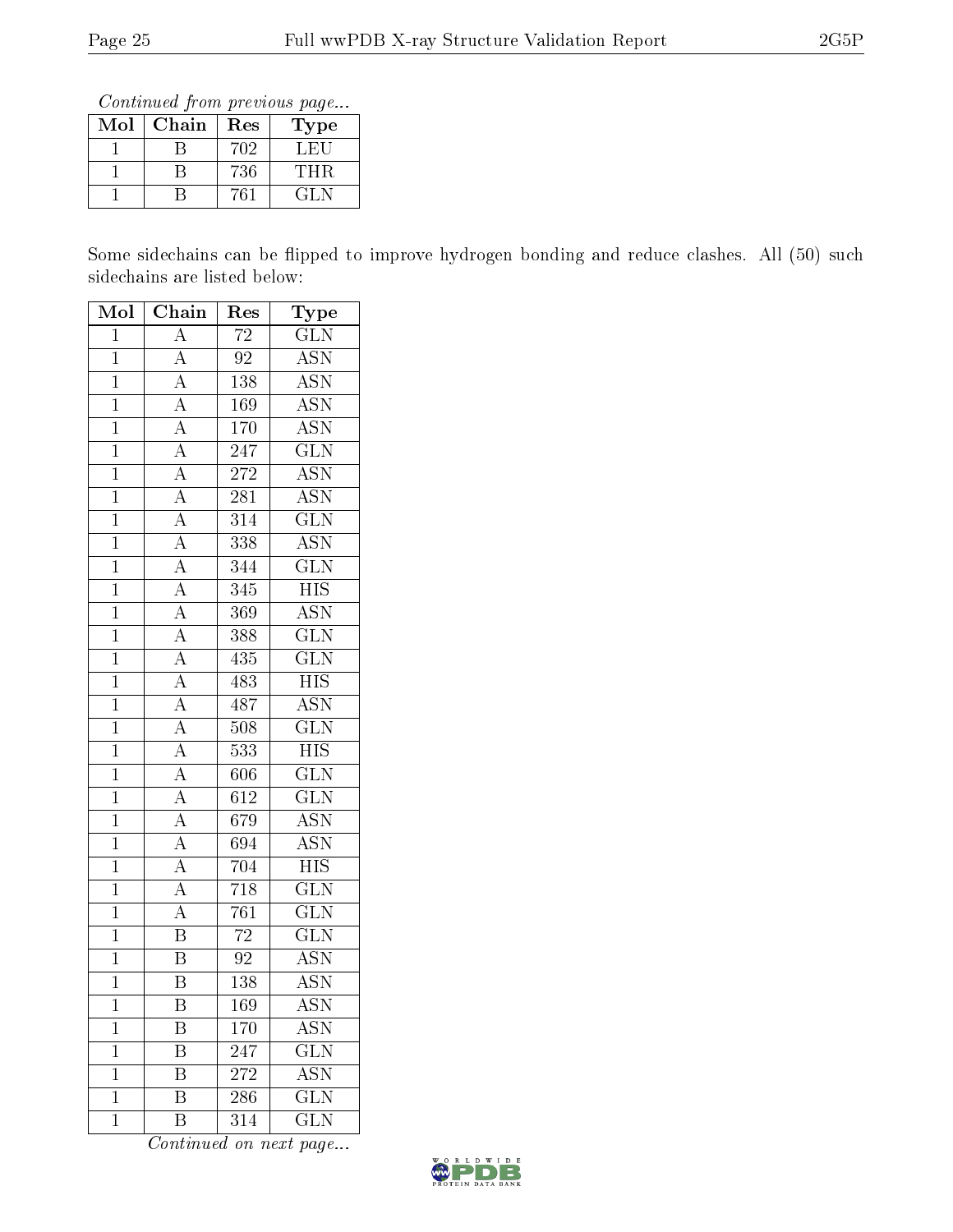| Mol          | Chain          | Res | Type       |
|--------------|----------------|-----|------------|
| 1            | Β              | 344 | <b>GLN</b> |
| $\mathbf 1$  | B              | 369 | <b>ASN</b> |
| $\mathbf 1$  | Β              | 388 | <b>GLN</b> |
| $\mathbf{1}$ | B              | 435 | <b>GLN</b> |
| $\mathbf{1}$ | B              | 483 | <b>HIS</b> |
| 1            | B              | 487 | <b>ASN</b> |
| $\mathbf{1}$ | B              | 508 | GLN        |
| $\mathbf{1}$ | B              | 533 | HIS        |
| 1            | B              | 606 | <b>GLN</b> |
| $\mathbf{1}$ | B              | 612 | GLN        |
| $\mathbf{1}$ | B              | 679 | <b>ASN</b> |
| 1            | Β              | 694 | <b>ASN</b> |
| $\mathbf 1$  | $\overline{B}$ | 704 | HIS        |
| $\mathbf{1}$ | B              | 718 | <b>GLN</b> |
| 1            | В              | 761 | GLN        |

#### $5.3.3$  RNA  $(i)$

There are no RNA molecules in this entry.

#### 5.4 Non-standard residues in protein, DNA, RNA chains (i)

There are no non-standard protein/DNA/RNA residues in this entry.

#### 5.5 Carbohydrates  $(i)$

There are no carbohydrates in this entry.

### 5.6 Ligand geometry (i)

1 ligand is modelled in this entry.

In the following table, the Counts columns list the number of bonds (or angles) for which Mogul statistics could be retrieved, the number of bonds (or angles) that are observed in the model and the number of bonds (or angles) that are defined in the Chemical Component Dictionary. The Link column lists molecule types, if any, to which the group is linked. The Z score for a bond length (or angle) is the number of standard deviations the observed value is removed from the expected value. A bond length (or angle) with  $|Z| > 2$  is considered an outlier worth inspection. RMSZ is the root-mean-square of all Z scores of the bond lengths (or angles).

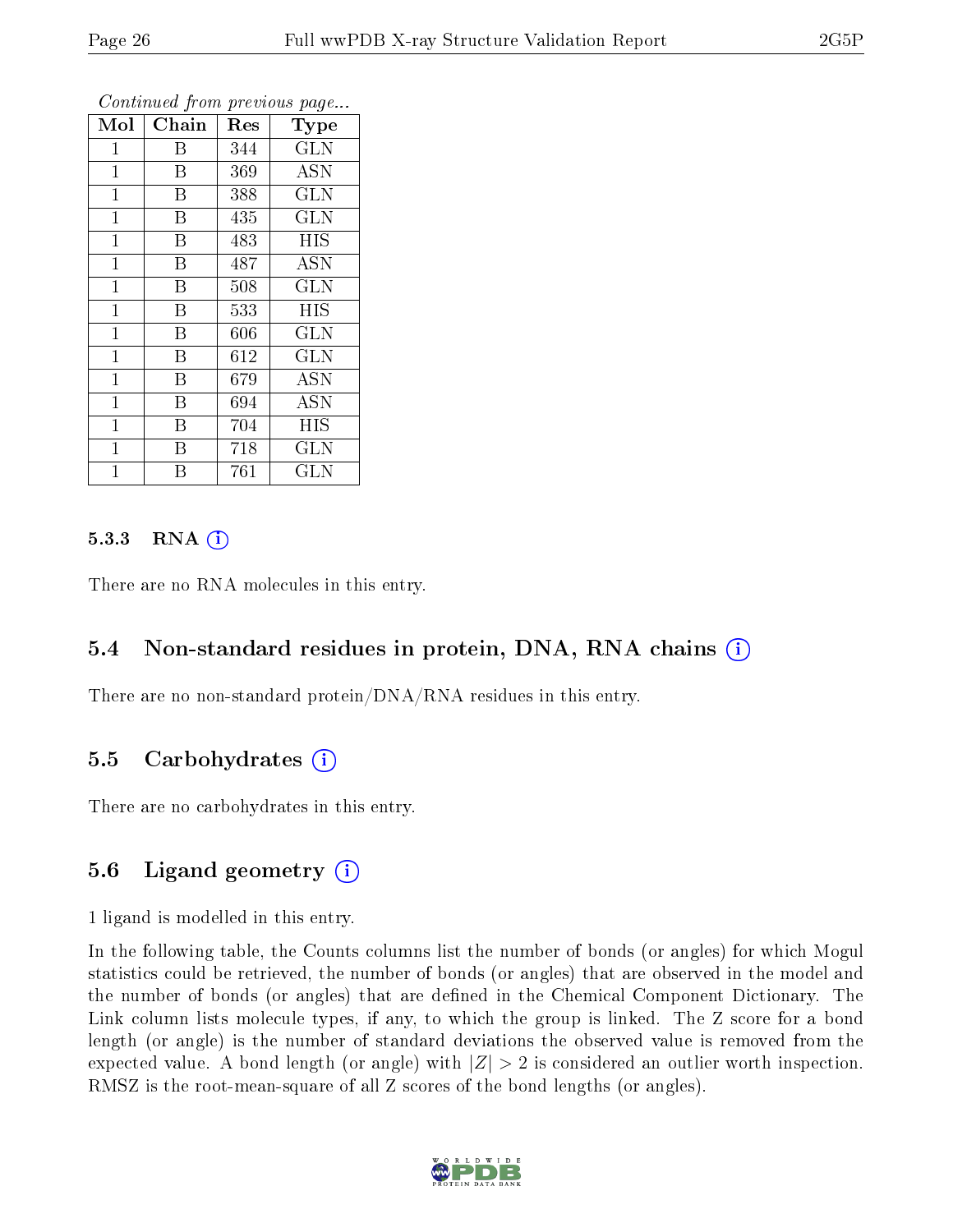| $\mid$ Mol $\mid$ |             | $\mid$ Type   Chain   Res   Link |     |          | Bond lengths |                                 | Bond angles                                                       |          |
|-------------------|-------------|----------------------------------|-----|----------|--------------|---------------------------------|-------------------------------------------------------------------|----------|
|                   |             |                                  |     |          |              |                                 | Counts   RMSZ $\mid \#  Z  > 2$   Counts   RMSZ $\mid \#  Z  > 2$ |          |
|                   | ${\rm ADF}$ |                                  | 800 | 28,31,31 | 1.52         | <mark>5 (17%)</mark>   38,45,45 |                                                                   | $1(2\%)$ |

In the following table, the Chirals column lists the number of chiral outliers, the number of chiral centers analysed, the number of these observed in the model and the number defined in the Chemical Component Dictionary. Similar counts are reported in the Torsion and Rings columns. '-' means no outliers of that kind were identified.

|     |     |  | $\mid$ Mol $\mid$ Type $\mid$ Chain $\mid$ Res $\mid$ Link $\mid$ Chirals $\mid$ Torsions | $\parallel$ Rings |
|-----|-----|--|-------------------------------------------------------------------------------------------|-------------------|
| ADF | 800 |  | $\frac{2}{21/44/44}$   0/3/3/3                                                            |                   |

All (5) bond length outliers are listed below:

| Mol            | Chain | Res | Type | Atoms     | $\mathbf{Z}$ | Observed(A) | Ideal(A) |
|----------------|-------|-----|------|-----------|--------------|-------------|----------|
| 2              |       | 800 | ADF  | $C10-C16$ | 3.76         | 1.46        | 1.39     |
| 2              |       | 800 | ADF  | $C21-N22$ | $-3.16$      | 1.35        | 1.48     |
| $\overline{2}$ |       | 800 | ADF  | $C17-C16$ | 2.65         | 1.43        | 1.39     |
| $\overline{2}$ |       | 800 | ADF. | $C1-N8$   | 2.38         | 1.39        | 1.34     |
| ച              |       | 800 | ADF  | $C24-C16$ | 2.18         | 1.58        | $1.54\,$ |

All (1) bond angle outliers are listed below:

| $\mid$ Mol $\mid$ Chain $\mid$ Res $\mid$ Type $\mid$ |  | Atoms                           | $\mid$ Observed $({}^o)$ $\mid$ Ideal $({}^o)$ |        |
|-------------------------------------------------------|--|---------------------------------|------------------------------------------------|--------|
|                                                       |  | $800$   ADF   C9-O11-C10   2.64 | 124-14                                         | 118.27 |

There are no chirality outliers.

All (2) torsion outliers are listed below:

| Mol | $\mid$ Chain $\mid$ Res |      | Type | Atoms             |
|-----|-------------------------|------|------|-------------------|
|     |                         | 800  | ADE  | N8-C12-C21-N22    |
|     |                         | 800. | ADE  | $C13-C12-C21-N22$ |

There are no ring outliers.

1 monomer is involved in 1 short contact:

|  |      |          | Mol   Chain   Res   Type   Clashes   Symm-Clashes |
|--|------|----------|---------------------------------------------------|
|  | 800. | $+$ ADF. |                                                   |

The following is a two-dimensional graphical depiction of Mogul quality analysis of bond lengths, bond angles, torsion angles, and ring geometry for all instances of the Ligand of Interest. In addition, ligands with molecular weight > 250 and outliers as shown on the validation Tables will

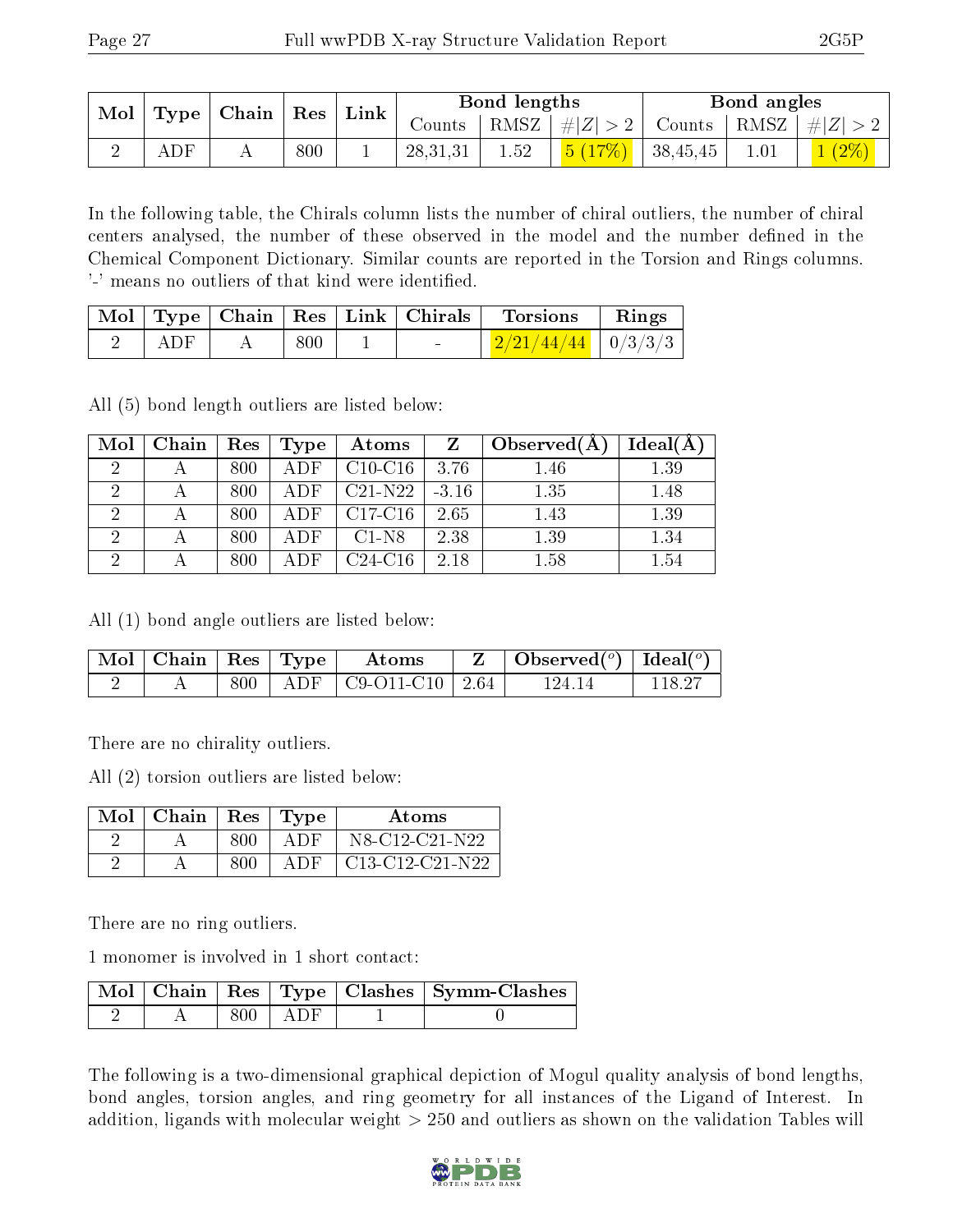also be included. For torsion angles, if less then 5% of the Mogul distribution of torsion angles is within 10 degrees of the torsion angle in question, then that torsion angle is considered an outlier. Any bond that is central to one or more torsion angles identified as an outlier by Mogul will be highlighted in the graph. For rings, the root-mean-square deviation (RMSD) between the ring in question and similar rings identified by Mogul is calculated over all ring torsion angles. If the average RMSD is greater than 60 degrees and the minimal RMSD between the ring in question and any Mogul-identified rings is also greater than 60 degrees, then that ring is considered an outlier. The outliers are highlighted in purple. The color gray indicates Mogul did not find sufficient equivalents in the CSD to analyse the geometry.



### 5.7 [O](https://www.wwpdb.org/validation/2017/XrayValidationReportHelp#nonstandard_residues_and_ligands)ther polymers (i)

There are no such residues in this entry.

## 5.8 Polymer linkage issues (i)

There are no chain breaks in this entry.

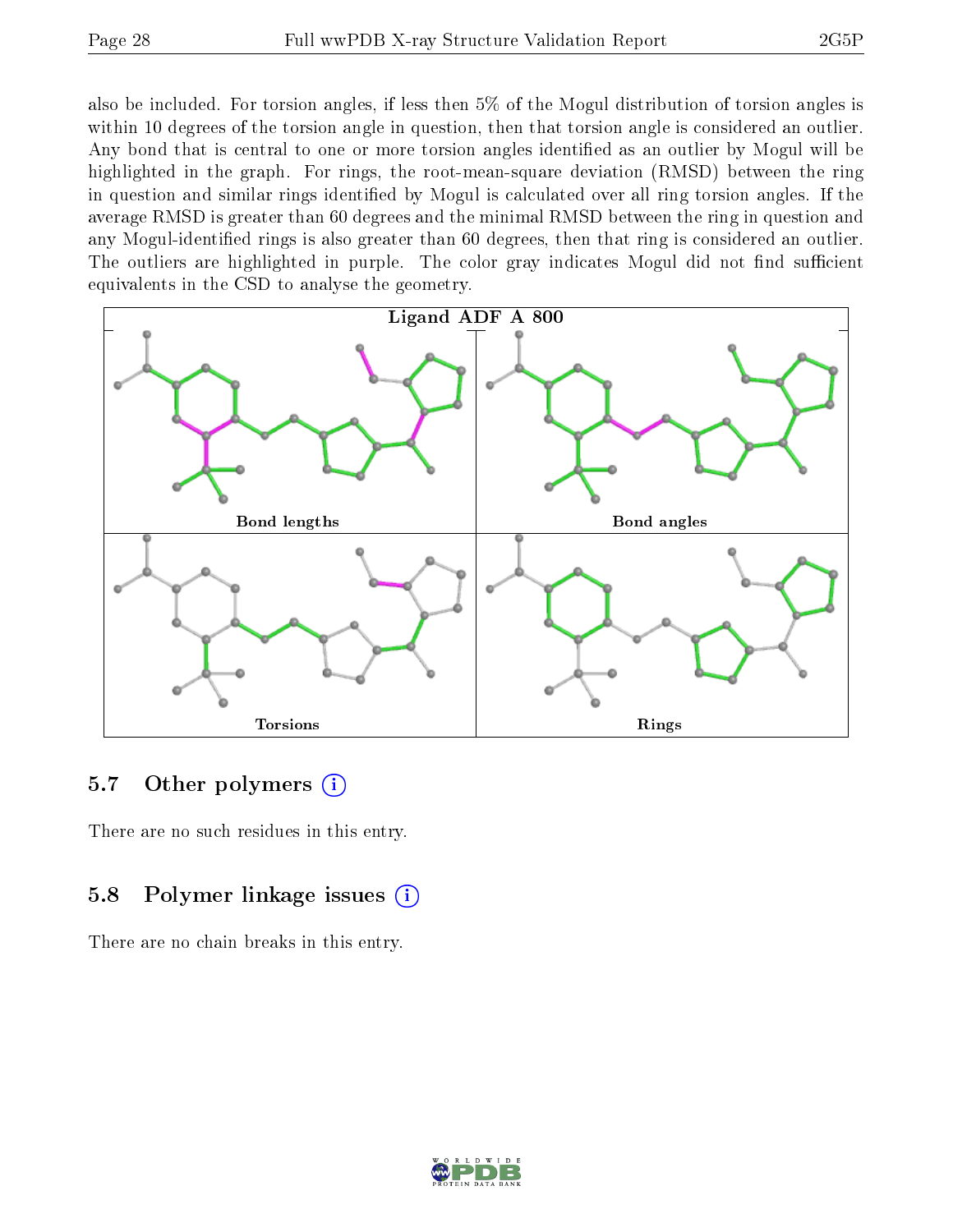# 6 Fit of model and data  $(i)$

## 6.1 Protein, DNA and RNA chains  $(i)$

In the following table, the column labelled  $#RSRZ> 2'$  contains the number (and percentage) of RSRZ outliers, followed by percent RSRZ outliers for the chain as percentile scores relative to all X-ray entries and entries of similar resolution. The OWAB column contains the minimum, median,  $95<sup>th</sup>$  percentile and maximum values of the occupancy-weighted average B-factor per residue. The column labelled ' $Q< 0.9$ ' lists the number of (and percentage) of residues with an average occupancy less than 0.9.

| Mol | Chain | Analysed            | ${ <\hspace{-1.5pt}{\mathrm{RSRZ}} \hspace{-1.5pt}>}$ | $\#\text{RSRZ}{>}2$ |    | $OWAB(A^2)$ | $\,$ Q $<$ 0.9 $\,$ |  |
|-----|-------|---------------------|-------------------------------------------------------|---------------------|----|-------------|---------------------|--|
|     |       | $726/726$ $(100\%)$ | $-0.17$                                               | $16(2\%)$ 62        |    | 60          | 19, 37, 74, 117     |  |
|     |       | $726/726$ $(100\%)$ | $-0.28$                                               | 17 $(2\%)$          | 60 | 58          | 16, 32, 71, 121     |  |
| All | All   | $1452/1452$ (100\%) | $-0.22$                                               | 33 $(2\%)$          | 60 | 58          | 16, 35, 73, 121     |  |

All (33) RSRZ outliers are listed below:

| Mol            | Chain                   | Res             | <b>Type</b>               | <b>RSRZ</b>      |
|----------------|-------------------------|-----------------|---------------------------|------------------|
| $\mathbf{1}$   | $\, {\bf B}$            | 39              | <b>SER</b>                | 9.1              |
| $\mathbf{1}$   | $\overline{A}$          | 39              | SER                       | 6.7              |
| $\overline{1}$ | B                       | 73              | GLU                       | $5.6\,$          |
| $\mathbf{1}$   | $\, {\bf B}$            | 390             | ASP                       | 5.1              |
| $\overline{1}$ | $\overline{\rm A}$      | 73              | $\overline{{\rm GLU}}$    | $\overline{4.5}$ |
| $\overline{1}$ | $\overline{\rm A}$      | 521             | GLU                       | 3.6              |
| $\overline{1}$ | $\overline{\rm A}$      | 74              | <b>ASN</b>                | 3.3              |
| $\overline{1}$ | $\boldsymbol{B}$        | 92              | <b>ASN</b>                | 3.3              |
| $\overline{1}$ | $\overline{\mathrm{B}}$ | 279             | <b>VAL</b>                | $\overline{3.1}$ |
| $\overline{1}$ | $\overline{\rm A}$      | $\overline{72}$ | $\overline{\text{GLN}}$   | 3.0              |
| $\overline{1}$ | $\overline{\rm A}$      | 334             | SER                       | 3.0              |
| $\overline{1}$ | $\overline{\rm A}$      | 40              | ARG                       | 3.0              |
| $\overline{1}$ | $\overline{\mathrm{B}}$ | 389             | ILE                       | 2.9              |
| $\overline{1}$ | $\overline{\rm A}$      | 98              | PHE                       | 2.8              |
| $\overline{1}$ | $\overline{\mathrm{B}}$ | 340             | LEU                       | $\overline{2.6}$ |
| $\overline{1}$ | $\overline{\rm A}$      | 99              | <b>GLY</b>                | $2.6\,$          |
| $\overline{1}$ | $\overline{\rm A}$      | $\overline{96}$ | $\overline{\text{ASP}}$   | $\overline{2.6}$ |
| $\mathbf{1}$   | $\overline{\rm A}$      | 333             | SER                       | $2.6\,$          |
| $\mathbf{1}$   | $\boldsymbol{B}$        | 74              | <b>ASN</b>                | $2.5\,$          |
| $\overline{1}$ | $\overline{\mathrm{B}}$ | 487             | $\overline{\mathrm{ASN}}$ | 2.4              |
| $\overline{1}$ | $\boldsymbol{A}$        | 341             | $\overline{\text{VAL}}$   | 2.4              |
| $\overline{1}$ | Β                       | 764             | SER                       | 2.2              |
| $\overline{1}$ | $\boldsymbol{A}$        | 277             | $\overline{\text{SER}}$   | 2.2              |
| $\overline{1}$ | A                       | 97              | GLU                       | 2.2              |

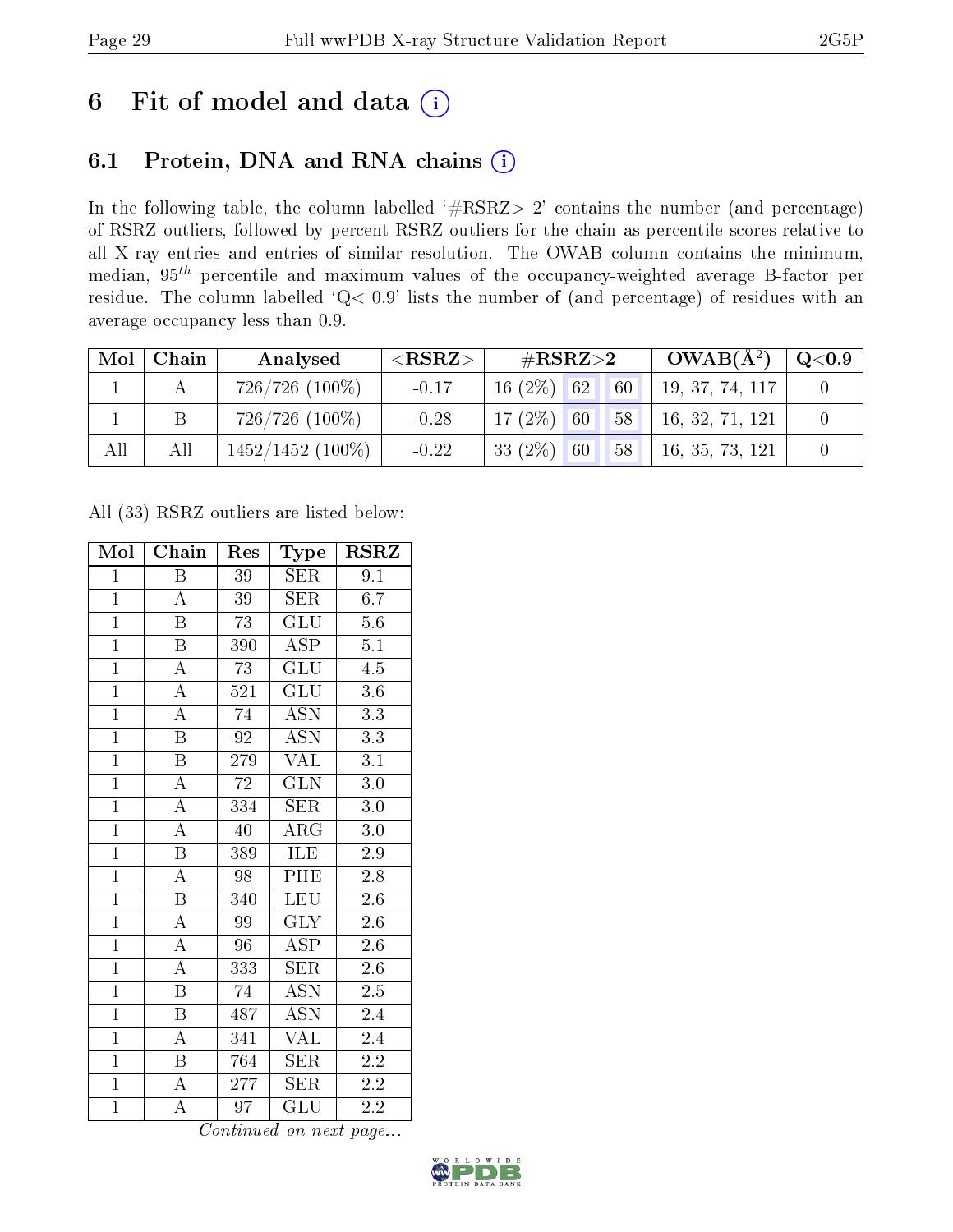| Mol            | Chain | Res | Type       | $\bf RSRZ$ |
|----------------|-------|-----|------------|------------|
|                | В     | 278 | <b>SER</b> | 2.2        |
| 1              | В     | 96  | <b>ASP</b> | 2.2        |
| 1              | В     | 392 | <b>LYS</b> | 2.1        |
| $\overline{1}$ | В     | 280 | THR        | 2.1        |
| $\mathbf{1}$   | B     | 91  | GLU        | 2.1        |
| $\mathbf{1}$   | В     | 333 | <b>SER</b> | 2.1        |
| 1              | А     | 280 | THR        | 2.0        |
| 1              | В     | 97  | GLU        | 2.0        |
| 1              |       | 502 | <b>LYS</b> | $2.0\,$    |

### 6.2 Non-standard residues in protein, DNA, RNA chains  $(i)$

There are no non-standard protein/DNA/RNA residues in this entry.

### 6.3 Carbohydrates (i)

There are no carbohydrates in this entry.

### 6.4 Ligands  $(i)$

In the following table, the Atoms column lists the number of modelled atoms in the group and the number defined in the chemical component dictionary. The B-factors column lists the minimum, median,  $95<sup>th</sup>$  percentile and maximum values of B factors of atoms in the group. The column labelled  $Q< 0.9$ ' lists the number of atoms with occupancy less than 0.9.

|         |     |                |                                                      | $\vert$ Mol $\vert$ Type $\vert$ Chain $\vert$ Res $\vert$ Atoms $\vert$ RSCC $\vert$ RSR $\vert$ B-factors(A <sup>2</sup> ) $\vert$ Q<0.9 |  |
|---------|-----|----------------|------------------------------------------------------|--------------------------------------------------------------------------------------------------------------------------------------------|--|
| – A D F | 800 | $29/29$   0.85 | $\begin{array}{c} \begin{array}{c} \end{array}$ 0.20 | 42, 42, 42, 42                                                                                                                             |  |

The following is a graphical depiction of the model fit to experimental electron density of all instances of the Ligand of Interest. In addition, ligands with molecular weight  $> 250$  and outliers as shown on the geometry validation Tables will also be included. Each fit is shown from different orientation to approximate a three-dimensional view.